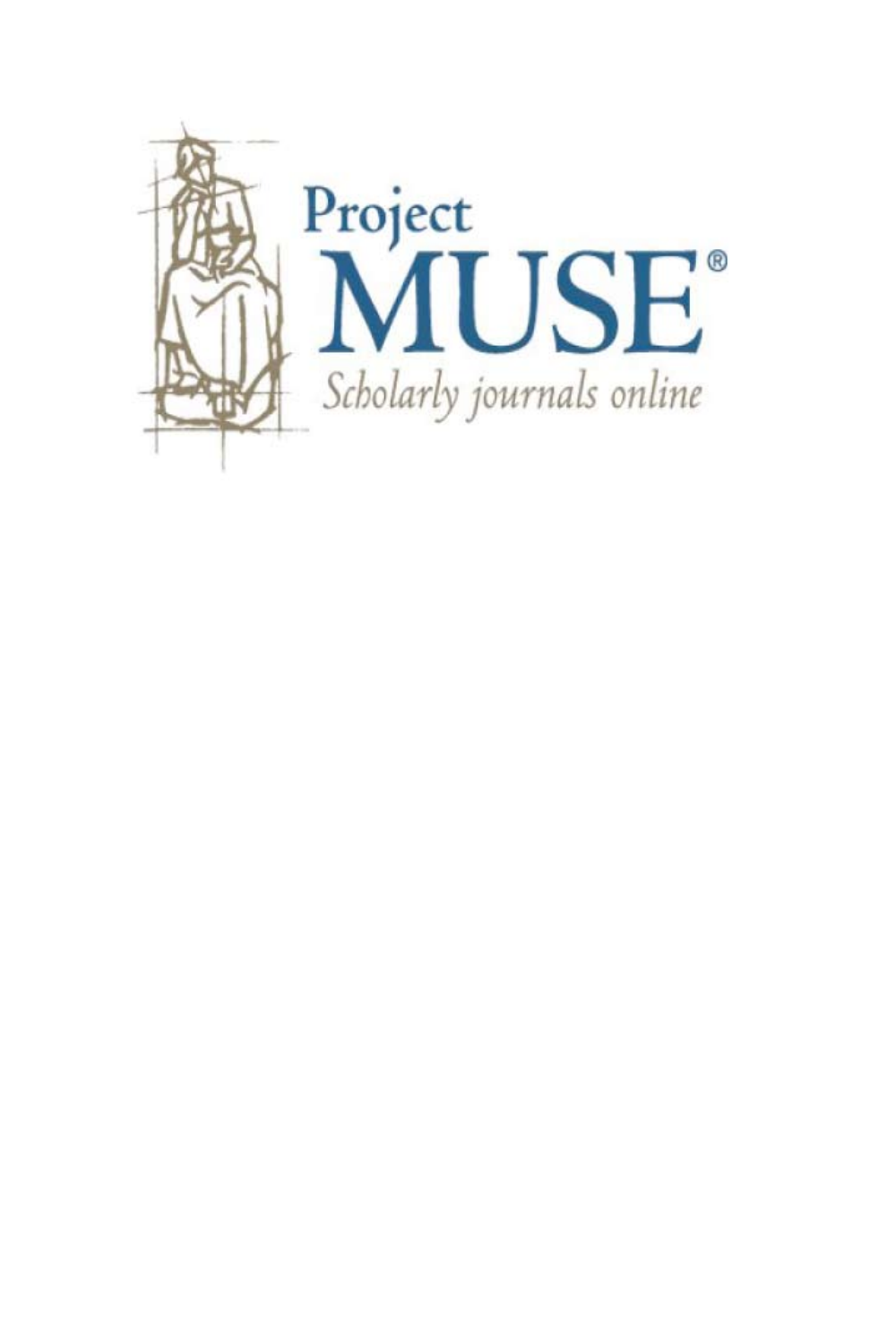# **Racialized Geography, Corporate Activity, and Health Disparities: Tobacco Industry Targeting of Inner Cities**

Valerie B. Yerger, ND Jennifer Przewoznik, MSW Ruth E. Malone, PhD, RN, FAAN

*Abstract:* Industry has played a complex role in the rise of tobacco-related diseases in the United States. The tobacco industry's activities, including targeted marketing, are arguably among the most powerful corporate influences on health and health policy. We analyzed over 400 internal tobacco industry documents to explore how, during the past several decades, the industry targeted inner cities populated predominantly by low-income African American residents with highly concentrated menthol cigarette marketing. We study how major tobacco companies competed against one another in *menthol wars* fought within these urban cores. Little previous work has analyzed the way in which the inner city's complex geography of race, class, and place shaped the avenues used by tobacco corporations to increase tobacco use in low-income, predominantly African American urban cores in the 1970s–1990s. Our analysis shows how the industry's activities contributed to the racialized geography of today's tobacco-related health disparities.

*Key words:* Smoking, tobacco industry, African Americans, racial disparities, inner city geography.

**Despite significant reductions in overall smoking rates in the United States, smoking among poor, less educated, and underserved populations remains higher** than among the general population.<sup>1-5</sup> For example, prevalence rates for low-income African Americans have been reported to range from 33% to 59%,<sup>6-11</sup> compared with  $21\%$  for the general population.<sup>12</sup> Tobacco company advertising and promotion are associated with increased cigarette consumption; their presence and pervasiveness serve as external cues to smoking.<sup>13</sup> Tobacco companies have strategically targeted marginalized communities,<sup>14-25</sup> who may have limited information about specific and relative health risks of smoking and few social supports and resources such as tailored cessation programs.26–29 Tobacco-related diseases have hurt lower-income urban communities,

*Valerie Yerger and Ruth Malone are affiliated with the Department of Social and Behavioral Sciences, School of Nursing, University of California, San Francisco, California, USA. <i>JENNIFER Przewoznik is affiliated with the Rowan Breast Center at the Abramson Cancer Center of the University of Pennsylvania. Address correspondence to Valerie B. Yerger, ND, Department of Social & Behavioral Sciences, Box 0612, University of California at San Francisco, San Francisco, California, USA 94143-0612; tel:* 1*1(415) 476-2784; fax:* 1*1(415) 476-6552; email: valerie.yerger@ucsf.edu.*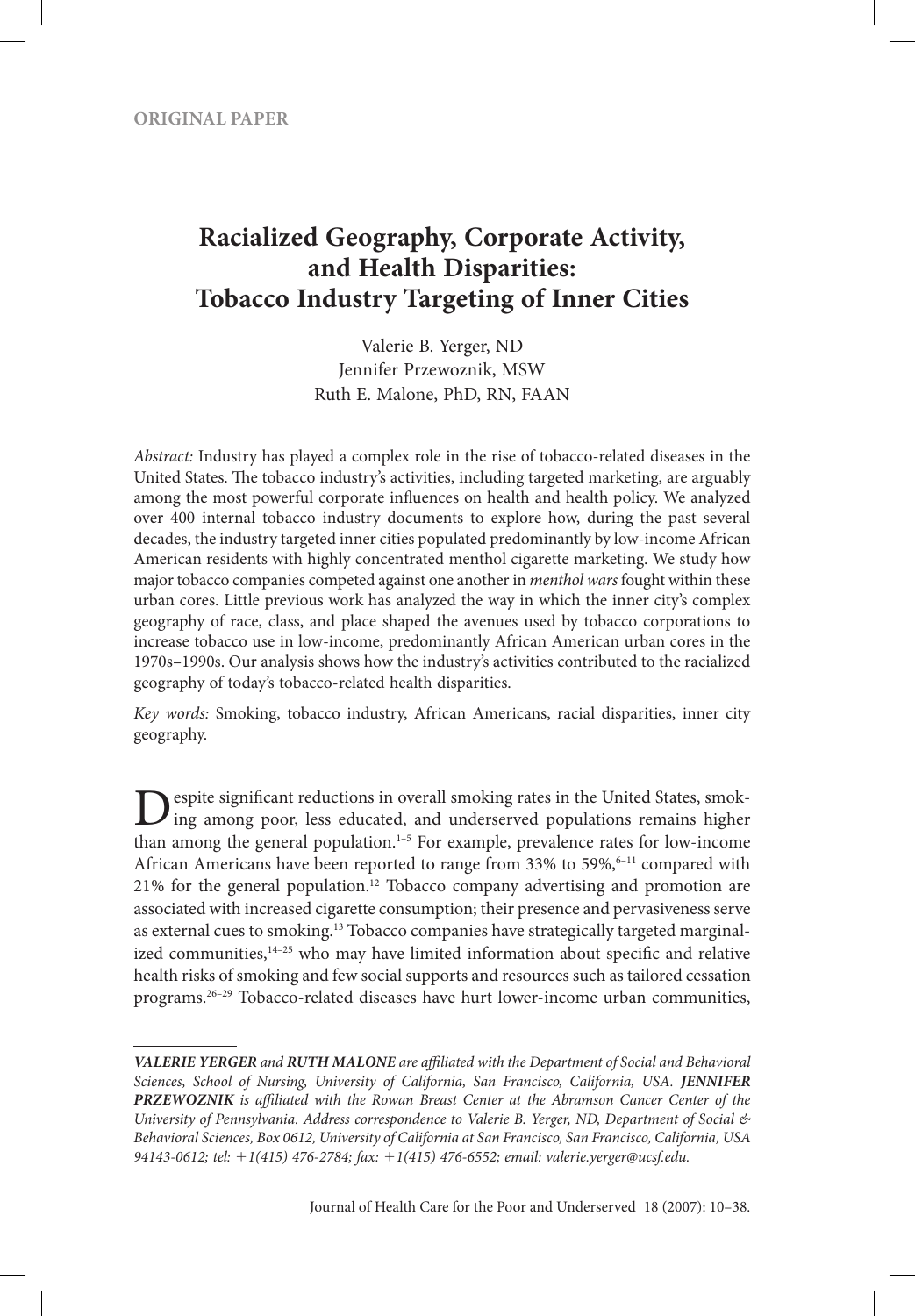where lack of educational opportunity is compounded by lack of access to health care, few employment opportunities, and environmental injustice.<sup>7,30</sup>

Tobacco use is a major contributor to health disparities in the United States.<sup>5,31</sup> Ageadjusted mortality rates for tobacco-related cancers,<sup>32-37</sup> cardiovascular disease and stroke are higher among African Americans than among White Americans.<sup>38</sup> Tobacco-related health disparities are defined as "differences in the patterns, prevention, and treatment of tobacco use; the risk, incidence, morbidity, mortality, and burden of tobacco-related illness that exist among specific population groups in the United States; and related differences in capacity and infrastructure, access to resources, and environmental tobacco smoke exposure."30, p. 211 Individual level risk factors account for only part of persistent health disparities. In this paper, we suggest that it is not only tobacco use behavior that shapes disparities, but the disparate distribution of conditions that promote tobacco use. For example, African Americans who report experiencing racial discrimination as subjectively stressful are more likely to smoke.<sup>39</sup> Macro-level factors identified as fundamental causes of disease also influence multiple disease outcomes and affect both individual and social contexts.40

The expanding literature on social and environmental injustices recognizes the interplay between individual, social, and geographic factors, including racism and segregation, and their contribution to persistent racial disparities in health.<sup>41-44</sup> This interplay creates what have been called *riskscapes*, 45–46 within which poverty, racial discrimination, segregation, the environment, and other factors work together to shape health disparities. Work from critical geography, public health, and history has drawn attention to localized power relationships, emphasizing that space is neither neutral nor passive.<sup>47–51</sup> Rather, geographic location and social position intertwine and form a loop; places shape one's social station and the social station of a place's residents shapes societal views of that place.<sup>52</sup> *Racialized geography*, as described by Sundstrom, is a complex interplay between race, class, and place, occurring at the nexus of political, economic, and social systems.<sup>52</sup>

One factor shaping the riskscapes of inner cities is corporate activity, which has been identified as a fundamental structural cause of disease through producing and promoting products harmful to health.<sup>53</sup> The tobacco industry's disease-promoting activities<sup>54</sup> are among the most powerful corporate influences on inner city health. Such activities have included targeted marketing, thwarting and undermining tobacco control efforts, deceptive scientific practices, and influencing policymakers and community leadership groups.55–59

For this paper, we analyzed previously secret internal documents to explore how, during the past several decades, inner cities populated predominantly by poor African American residents were targeted with highly concentrated menthol cigarette marketing from the entire industry. Today, at least 70% of African American smokers consume menthol cigarettes, compared with 30% of White smokers.<sup>5</sup> Menthol cigarettes, which contain higher amounts of tar and nicotine than non-mentholated brands, $60-64$ are associated with nicotine dependence and lower cessation rates,<sup>65-69</sup> and may play a role in increasing systemic exposure to tobacco toxins and carcinogens;<sup>70-76</sup> thus, it is reasonable to consider how activities that promoted tobacco use and mentholated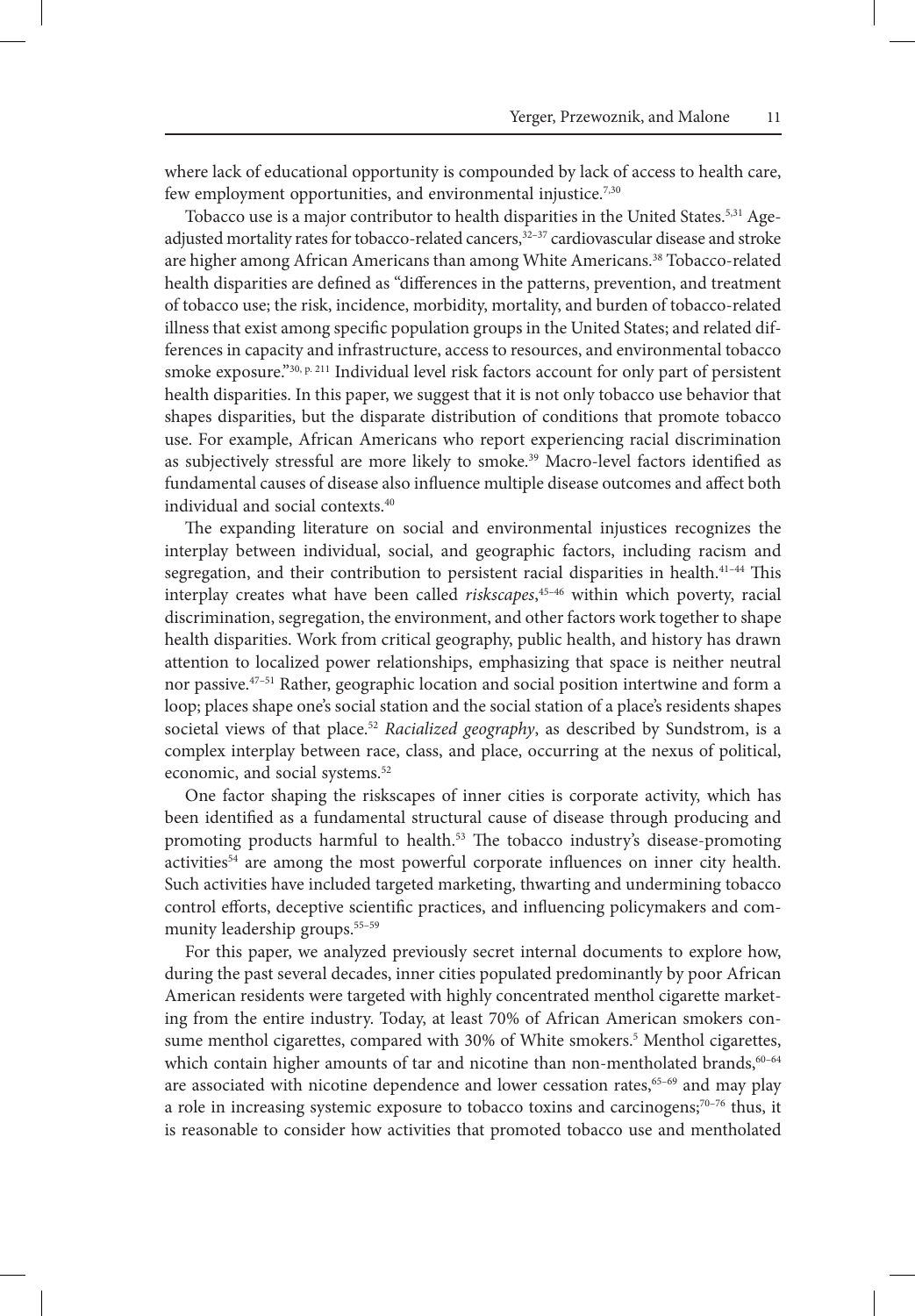cigarette use specifically have contributed to today's tobacco-related health disparities disfavoring African Americans.

This study shows how the major tobacco companies between the late 1970s–1990s aggressively competed against one another in the *menthol wars* fought within inner city urban cores. The most popular menthol brands were Kool (manufactured by Brown & Williamson, which merged with RJ Reynolds in 2003 to become Reynolds American Tobacco Company), Salem (Reynolds American), Newport (Lorillard), and Philip Morris's Benson & Hedges Menthol. During the time of this marketing blitz, smoking among African Americans increased, $77$  the use of menthol cigarettes among African Americans increased, $78$  and the overall menthol share of the tobacco market exploded. During the same time period, smoking prevalence among African Americans exceeded that among Whites, and African Americans (especially the poor and less educated) were among those least likely to quit smoking.<sup>79–80</sup> While previous research has described disproportionate levels of menthol cigarette advertising in poor inner city neighborhoods compared with predominantly White neighborhoods,<sup>16,31,81</sup> little work has demonstrated the specific ways in which the inner city's complex geography of race, class, and place shaped the avenues used by tobacco corporations to increase tobacco use in low-income, predominantly African American urban cores during the 1970s–1990s.

### **Methods**

We used archival approaches $82$  to conduct this study, using data from previously undisclosed tobacco industry documents made public under *State of Minnesota versus Philip Morris, Inc.*83 and electronically available following the 1998 Master Settlement Agreement between 46 state attorneys general and 7 tobacco industry defendants.<sup>84</sup> Between May 2005–August 2006, we collected and analyzed more than 400 documents related to tobacco industry targeting of low-income, inner-city communities. Documents were retrieved in paper form from the Minnesota Depository and electronically from the University of California, San Francisco Legacy Tobacco Documents Library (http://legacy.library.ucsf.edu) and from industry document websites.85

We searched using an iterative snowball approach,<sup>86</sup> beginning with combinations of search terms such as *African American*, *Black*, *ethnic*, *ghetto*, *inner city*, *menthol*, *Negro*, and *urban*. Retrieved documents were used to identify additional search terms. We focused primarily on Brown & Williamson, Lorillard, Philip Morris, and RJ Reynolds, as their menthol brands were the most heavily marketed in African American communities.

To begin interpreting the data, the first and second authors reviewed all documents and selected key documents for review by the third author. Drawing on findings from the retrieved tobacco documents and other relevant textual data sources, we developed an account of tobacco industry marketing activities focused on inner cities. Table 1 shows a geographic account, and Figure 1 shows temporal concentration of selected major tobacco marketing initiatives. We organized material by company and by strategy. The results are presented as follows: we first review background information about menthol cigarettes and industry interest in inner city areas, derived predominantly from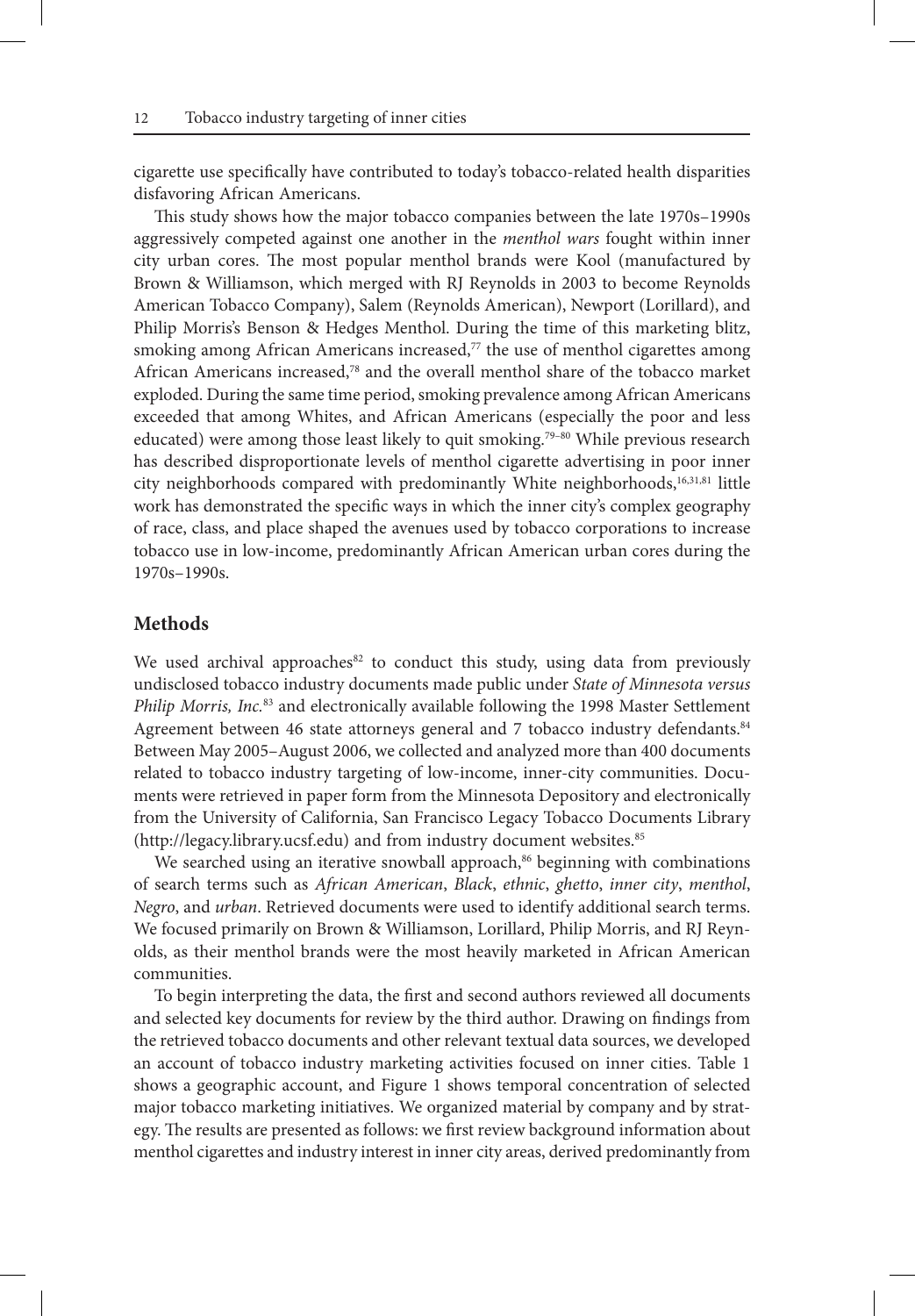| I UDACU ACIIYI IILƏ AND CENSUS DATA, 1980, IIN SELECI ULILƏ |            |           |                                                                     |           |                                      |                   |           |                                       |                         |
|-------------------------------------------------------------|------------|-----------|---------------------------------------------------------------------|-----------|--------------------------------------|-------------------|-----------|---------------------------------------|-------------------------|
|                                                             |            |           |                                                                     | Race      |                                      |                   |           | Tobacco company inner city activities |                         |
|                                                             | Total      |           | White                                                               | Black     |                                      | Brown &           |           | Philip                                |                         |
| City (census year)                                          | population | Number    | Percent                                                             | Number    | Percent                              | Williamson        | Lorillard | Morris, USA                           | RJ Reynolds             |
| Atlanta, GA                                                 | 425,022    | 137,879   | 32.4                                                                | 282,911   | 66.6                                 |                   | ×         | ×                                     | ×                       |
| Baltimore, MD                                               | 786,775    | 345,113   | 43.9                                                                | 431,151   | 54.8                                 | ×                 | ×         | ×                                     | ×                       |
| Boston, MA                                                  | 562,994    | 393,937   | $70.0$                                                              | 126,229   | 22.4                                 |                   | ×         | ×                                     |                         |
| Chicago, IL                                                 | 3,005,072  | 1,490,216 | 49.6                                                                | 1,197,000 | 39.8                                 | $\times$ $\times$ | $\times$  | $\Join$                               | ×                       |
|                                                             | 385,457    | 251,144   | 65.2                                                                | 130,467   | 33.8                                 |                   | $\times$  |                                       |                         |
| Cincinnati, OH<br>Cleveland, OH                             | 573,822    | 307,264   | 53.5                                                                | 251,347   | 43.8                                 |                   | $\Join$   | ×                                     | ×                       |
| Columbus, OH                                                | 564,871    | 430,678   |                                                                     | 124,880   | 22.1                                 |                   | ×         | ×                                     |                         |
| Dallas, TX                                                  | 904,078    | 555,270   |                                                                     | 265,594   |                                      |                   | $\times$  | ×                                     |                         |
| Detroit, MI                                                 | 1,203,339  | 413,730   | 2<br>2 3 4 4 9 9 9 9 9 1 4 9 0 1 1 9<br>2 5 4 5 6 5 6 7 8 9 9 9 1 9 | 758,939   | $29.1$<br>$47.1$<br>$47.1$<br>$21.0$ | ×                 | ×         | $\Join$                               | ×                       |
| Durham, NC                                                  | 100,831    | 52,317    |                                                                     | 47,474    |                                      |                   |           | $\times$                              |                         |
| Ft. Lauderdale, FL                                          | 153,279    | 118,983   |                                                                     | 32,225    |                                      |                   | ×         |                                       |                         |
|                                                             | 136,392    | 68,603    |                                                                     | 46,186    | 33.9                                 |                   | $\times$  |                                       |                         |
| Hartford, CT<br>Houston, TX                                 | 1,595,138  | 978,353   |                                                                     | 440,346   | 27.6                                 | ×                 | ×         |                                       |                         |
| Indianapolis, IN                                            | 700,807    | 540,294   |                                                                     | 152,626   |                                      |                   |           | ×                                     |                         |
|                                                             | 202,895    | 106,285   |                                                                     | 95,357    | 47.0                                 |                   |           |                                       |                         |
| Jackson, MS<br>Jacksonville, FL                             | 540,920    | 394,756   |                                                                     | .37,324   | 25.4                                 |                   |           | $\times \times \times$                |                         |
| Los Angeles, CA                                             | 2,966,850  | 1,816,761 |                                                                     | 505,210   | 17.0                                 | ×                 | ×         |                                       | ×                       |
| Louisville, KY                                              | 298,451    | 212,102   |                                                                     | 84,080    | 28.2                                 |                   | $\times$  |                                       |                         |
| Memphis, TN                                                 | 646,356    | 333,789   |                                                                     | 307,702   | $47.6$                               | ×                 | $\times$  | ×                                     | ×                       |
|                                                             |            |           |                                                                     |           |                                      |                   |           |                                       | (Continued on p. $14$ ) |

**TOBACCO ACTIVITIES AND CENSIIS DATA 1980. IN SEIFCT CITIES Tobacco Activities and Census Data, 1980, in select cities**a

**Table 1.**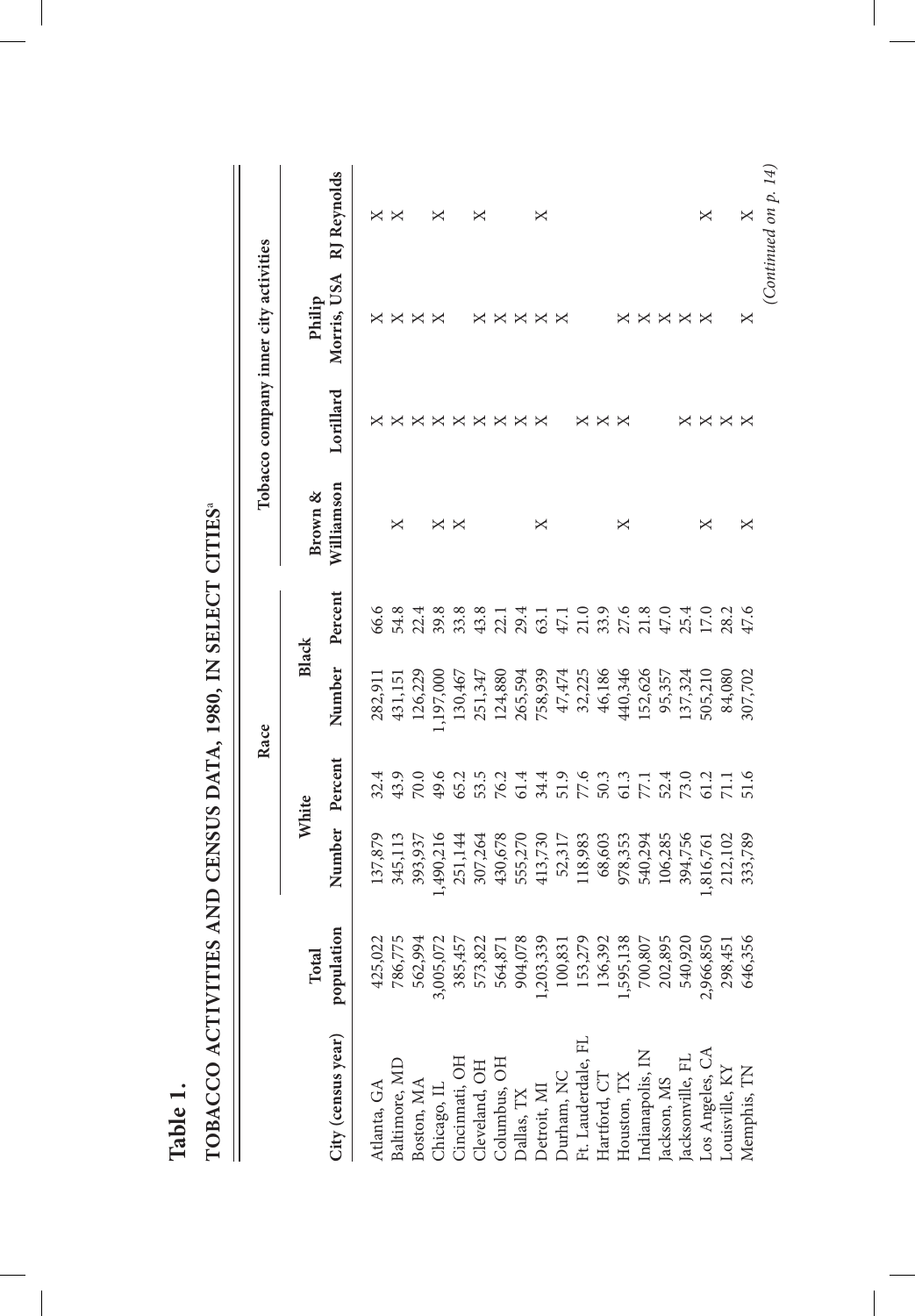|                    |            |                   |              | Race      |                      |                   |                   | Tobacco company inner city activities |            |
|--------------------|------------|-------------------|--------------|-----------|----------------------|-------------------|-------------------|---------------------------------------|------------|
|                    | Total      |                   | White        | Black     |                      | Brown &           |                   | Philip                                |            |
| City (census year) | population | Number<br>Percent |              | Number    | Percent              | Williamson        | Lorillard         | Morris, USA RJ Reynolds               |            |
| Miami, FL          | 346,865    | 231,008           | 66.6         | 87,110    |                      |                   |                   | ×                                     |            |
| Milwaukee, WI      | 636,212    | 466,620           | 73.3         | 146,940   | 23.1                 |                   |                   |                                       |            |
| New Haven, CT      | 126,109    | 78,326            | 62.1         | 40,235    | 31.9                 |                   | $\times$ $\times$ |                                       |            |
| New Orleans, LA    | 557,515    | 236,987           | 42.5         | 308,149   | 55.3                 |                   | $\Join$           |                                       |            |
| New York, NY       | 7,071,639  | 4,294,075         | $60.7\,$     | 1,784,337 |                      | $\times$ $\times$ |                   | $\times$ $\times$                     |            |
| Norfolk, VA        | 266,979    | 162,300           | 60.8         | 93,987    | 25.2                 |                   |                   |                                       | $\times x$ |
| Oakland, CA        | 339,337    | 129,692           | 38.2         | 159,281   | 46.9                 |                   |                   |                                       |            |
| Paterson, NJ       | 137,970    | 70,203            | 50.9         | 47,091    |                      |                   | ×                 |                                       |            |
| Philadelphia, PA   | 1,688,210  | 983,084           |              | 638,878   | 34.1<br>37.8<br>24.0 |                   | ×                 | ×                                     |            |
| Pittsburgh, PA     | 423,938    | 316,694           | 58.2<br>74.7 | 101,813   |                      |                   | $\times$          |                                       | ×          |
| Richmond, VA       | 219,214    | 104,743           | $47.8\,$     | 112,357   | 51.3                 |                   | ×                 | $\times$                              |            |
| St. Louis, MO      | 453,085    | 242,576           | 53.5         | 206,386   | 45.6                 |                   | ×                 |                                       |            |
| San Francisco, CA  | 678,974    | 395,081           | 58.2         | 86,414    | 12.7                 |                   | ×                 | $\times$ $\times$                     |            |
| Washington, D.C.   | 638,333    | 171,768           | 26.9         | 448,906   | 70.3                 | ×                 | ×                 | $\times$                              | ×          |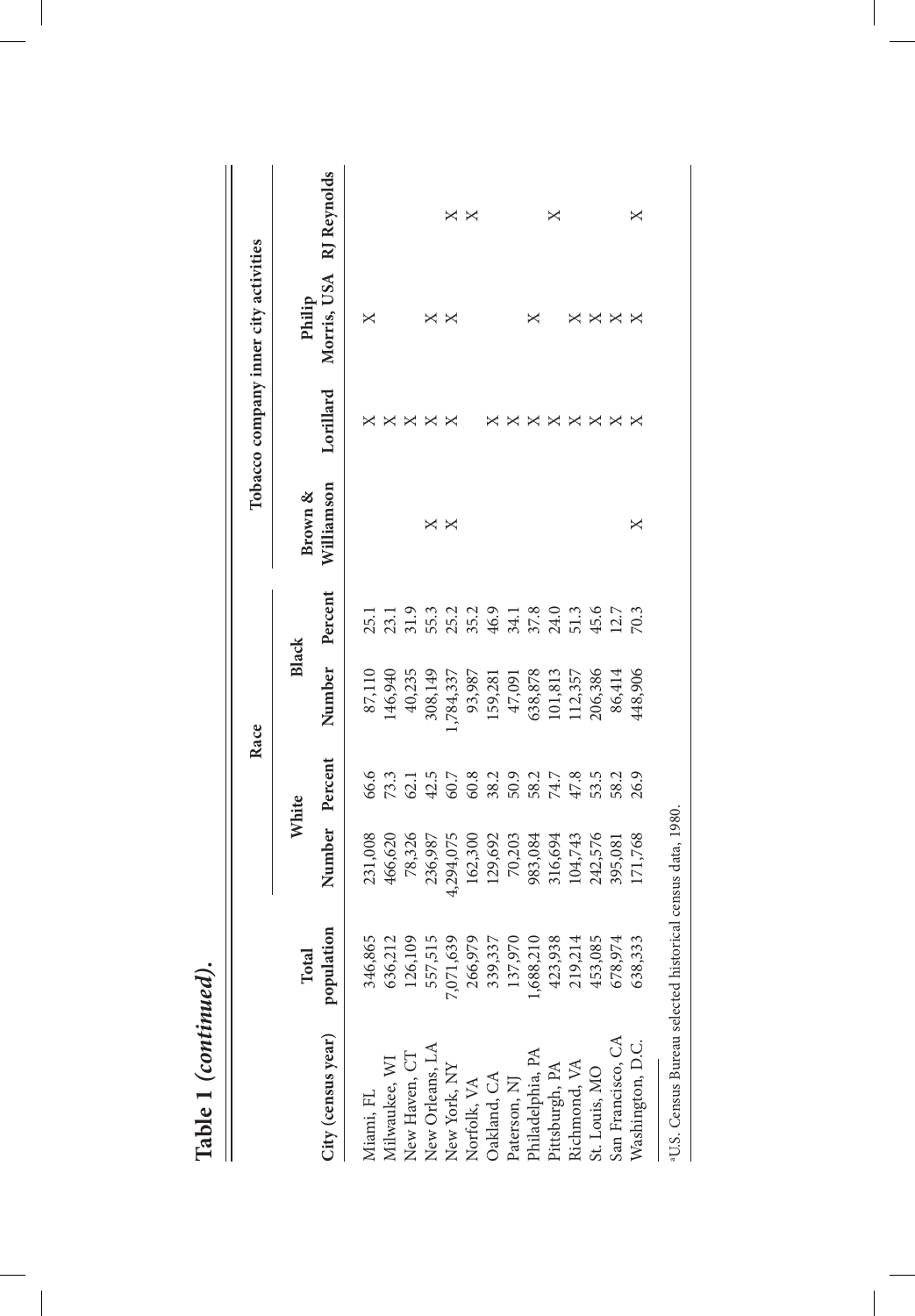

Figure 1. Temporal concentration of selected major tobacco marketing initiatives in U.S. inner cities.

industry documents and secondary sources. We then discuss specific tobacco industry strategies, including studying African American consumers using psychographic and other data; giving out free samples of cigarettes and the use of mobile vans to drive into neighborhoods; specialized inner city retailer programs; and community engagement. We conclude by discussing how today's tobacco-related health disparities were shaped by geographically-specific, intentional and aggressive corporate activity.

### **Results**

**Background: The tobacco industry and the African American inner city consumer**. Menthol cigarettes have been marketed since the 1920s.<sup>87</sup> Between 1957 and 1963, the menthol share of the total cigarette market grew from 5% to 16%.88-89 (See Table 2.) By 1964, there were 9 menthol brands, and 23 by 1971.<sup>90</sup> During the 15-year period 1956–1971, the menthol market grew by 48%.<sup>90</sup> By 1982, menthol sales had grown 6 times as fast as sales in the general cigarette market.<sup>91</sup> Salem had dominated the menthol market from its inception in 1956 to 1972, but Kool now led menthol sales. Kool's rise was due in part to its embrace by the African American community.<sup>92</sup>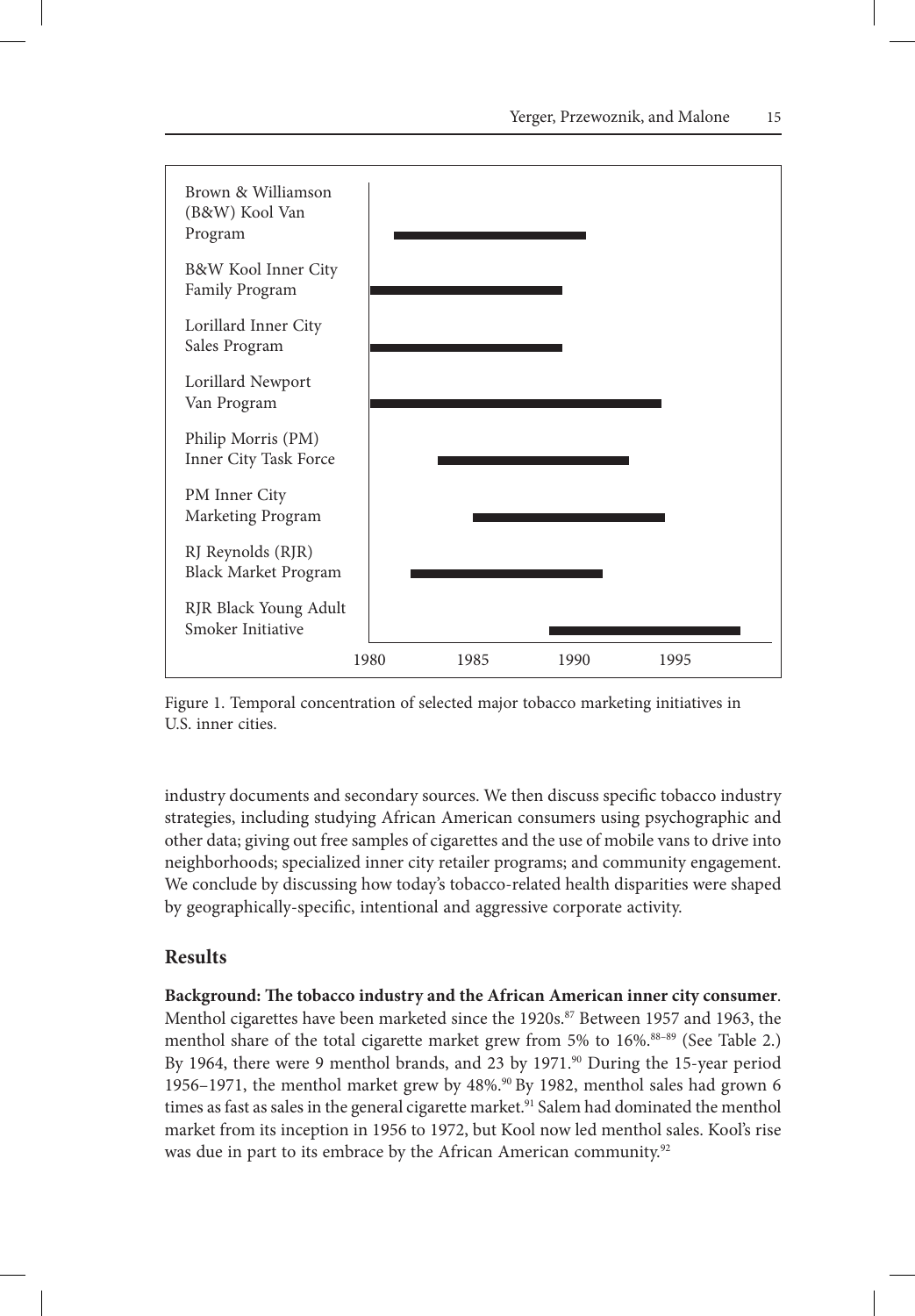## **Table 2.**

| <b>MENTHOL U.S. MARKET SHARE, 1920-2001</b> |  |
|---------------------------------------------|--|
|---------------------------------------------|--|

| Year      | Market share (%) |  |
|-----------|------------------|--|
| 1920–1955 | 2                |  |
| 1955-1957 | 5                |  |
| 1963      | 16               |  |
| 1978      | 28               |  |
| 1990-2001 | $27 - 29$        |  |
|           |                  |  |

Source: Gardiner PS. The African Americanization of menthol cigarette use in the United States. *Nicotine Tob Res* 2004;6 Suppl 1:S55–65. (Used with written permission from Nicotine and Tobacco Research.)

As competitive tobacco companies began noticing Kool's increased popularity, especially among African Americans, they began aggressively marketing their menthol products in inner city African American communities.78,93–97 (Tobacco companies used the term *inner city* to refer to "the usually older and more densely populated central section of a city with large ethnic populations."98, p. 5851) Data collected by or on behalf of tobacco companies revealed that "smoking characteristics of blacks differ significantly from those of whites," requiring "a different marketing strategy . . . for black consumers."99, p. 9184 For decades, tobacco industry research suggested that African Americans were heavy menthol smokers who presented an opportunity for tobacco companies to increase their menthol market share.<sup>100-101</sup> The tobacco companies used multiple avenues designed specifically for the "difficult to reach"<sup>102, p. 5434</sup> group of inner city Black smokers, including analysis of residents' psychographic profiles, mobile van programs through which free cigarettes were distributed, specialized marketing programs, and tailored retail programs. (See Table 3.) According to a 1982 Philip Morris marketing plan, two segments in the African American market were "becoming increasing polarized—half more affluent than ever, and the other significantly lagging the general market in Education and Income."103, p. 5627 Tobacco companies were interested in the latter African American consumers, the "younger, less educated, lower in income, urban, [and smoking full-flavor and menthol cigarettes]."103, p. 5628 Tobacco companies often relied on ethnic marketing firms to provide them with psychographic profiles of African American consumers.<sup>104–110</sup> At least one ethnic marketing firm had multiple tobacco companies as clients.<sup>111-115</sup>

Ethnic marketing firms did more than provide insights into the personalities, behaviors, attitudes, and lifestyles of urban African American consumers. For example, in 1982, SMSi (Special Market Services, Inc.), a Chicago firm that specialized in sampling (giving out for free) cigarettes in minority communities, produced for Philip Morris a report focused on strategies for promoting Benson & Hedges among African American and Hispanic consumers, suggesting specific cities where cigarettes could be sampled.<sup>108</sup> The firm recommended that Philip Morris maintain a "first-class approach" to target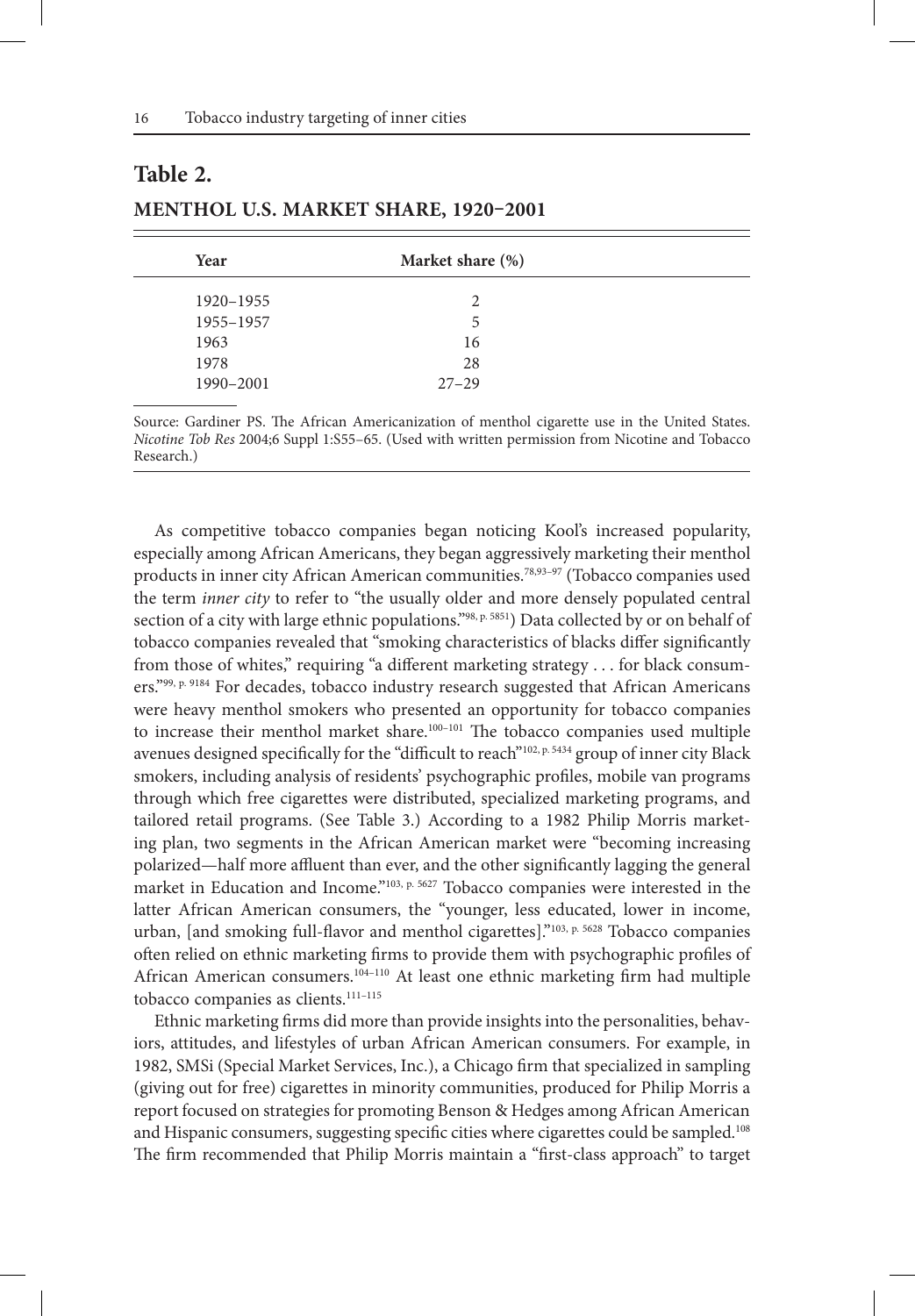| 1990s<br>DURING THE 1970s TO                                 |                         | SAMPLING OF TOBACCO INDUSTRY ACTIVITIES IN U.S. INNER CITY NEIGHBORHOODS                                                                   |
|--------------------------------------------------------------|-------------------------|--------------------------------------------------------------------------------------------------------------------------------------------|
| Marketing activity                                           | Dates                   | Locations                                                                                                                                  |
| Brown & Williamson                                           |                         |                                                                                                                                            |
| Kool Inner City Music Program<br>Marketing Plans Sales Force | $01/73 - 12/73$<br>1982 | Los Angeles, CA; Memphis, TN; New Orleans, LA; New York City, NY;<br>Baltimore, MD; Chicago, IL; Cincinnati, OH; Detroit, MI; Houston, TX; |
|                                                              |                         | Washington, DC                                                                                                                             |
| Kool Music on Tour Program<br>Kool Van Sampling Program      | 01/84-12/91<br>03/83    | All regions across the U.S.                                                                                                                |
| Lorillard                                                    |                         |                                                                                                                                            |
| Media Mix                                                    | 09/71-12/71             |                                                                                                                                            |
| Criterion (3 Sheet) Program                                  | 08/74-07/75             | Chicago; New York City                                                                                                                     |
| Newport's 3 and 8 Sheet Showings                             | 09/74-06/75             | New Jersey; New York City                                                                                                                  |
| Lorillard Marketing Research Study                           |                         |                                                                                                                                            |
| Pre-test                                                     | 09/13/78-09/14/78       | Chicago; Detroit                                                                                                                           |
| Pilot Study                                                  | 09/28/78-09/29/78       | Atlanta, GA; Boston, MA; Chicago; Detroit                                                                                                  |
| Main Study                                                   | 01/02/79-01/06/79       | Atlanta; Boston; Chicago; Detroit; Jacksonville, FL; Los Angeles; Memphis;<br>New York City                                                |
| Vantastic Newport Sampler Van                                | 09/01/83-09/30/83       | Bronx and Queens, New York City; Dallas, Houston, and San Antonio, TX;<br>Hartford, CT; Los Angeles, Oakland, Sacramento, and              |
|                                                              |                         | San Francisco, CA; Paterson, NJ; Philadelphia, PA; Providence, RI                                                                          |
| Play Ball with Newport                                       | 01/85-12/85             | New York                                                                                                                                   |
| Krush Groove Concert Van Sampling                            | 12/27/85                | Madison Square Garden, New York                                                                                                            |
|                                                              |                         | (Continued on n 18)                                                                                                                        |

**Sampling of Tobacco Industry Activities in U.S. Inner City Neighborhoods Table 3.**  $C \land R$ 

 $(Continued on p. 18)$ *(Continued on p. 18)*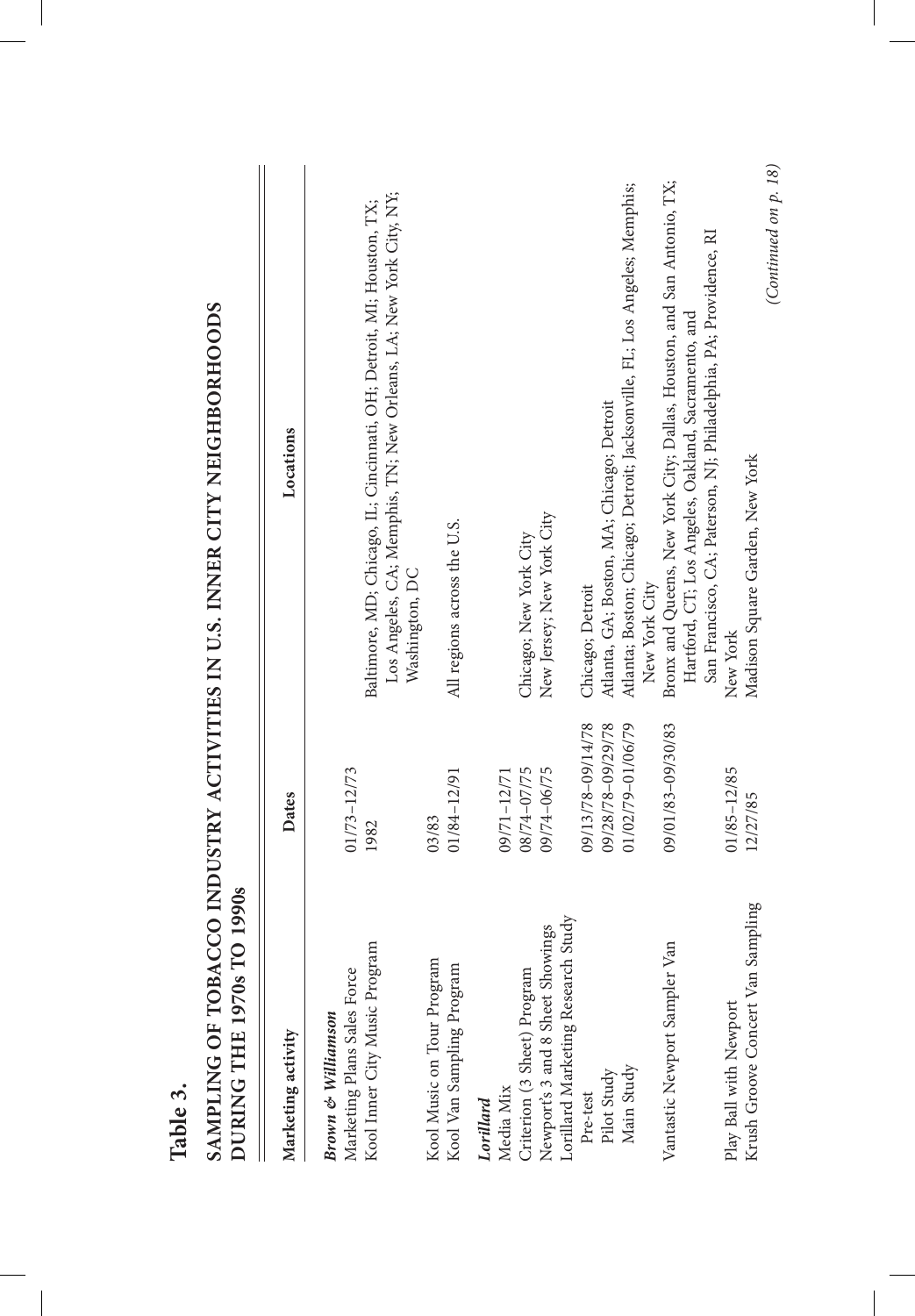| Table 3 (continued).                                                                                   |                                                 |                                                                                                                                                                                                                                                                                                                                                         |
|--------------------------------------------------------------------------------------------------------|-------------------------------------------------|---------------------------------------------------------------------------------------------------------------------------------------------------------------------------------------------------------------------------------------------------------------------------------------------------------------------------------------------------------|
| Marketing activity                                                                                     | Dates                                           | Locations                                                                                                                                                                                                                                                                                                                                               |
| Newport Van Program (10 Vans)                                                                          | 1988-1991                                       | All regions across the U.S. (including Alabama; Baltimore/Washington, DC;<br>Cincinnati, Cleveland and Columbus, OH; Chicago; Connecticut; Detroit<br>Memphis; Milwaukee, WI; Mississippi; New Orleans; Philadelphia and<br>and Flint, MI; Florida; Knoxville and Louisville, KY; Massachusetts;<br>Pittsburgh, PA; Rhode Island; St. Louis, MO; Texas) |
| Newport Inner City Lighter Promotion                                                                   | $01/89 - 03/89$                                 | Baltimore; Boston; Chicago; Detroit; Milwaukee; New York City; Providence;<br>Richmond, VA; Springfield, MA                                                                                                                                                                                                                                             |
| Pleasure on Wheels (P.O.W.)<br>Newport Promotion Plan                                                  | 11/93-3/31/94<br>01/94-12/94                    | Baltimore/Washington, DC; Albany, Bronx, Brooklyn, Buffalo, Rochester and<br>Syracuse New York; Bridgeport, Hartford, New Haven and Stamford, CT;<br>Chicago; Cleveland; Detroit; Ft. Lauderdale; Philadelphia; Pittsburgh;<br>Detroit; Ft. Lauderdale and Miami, FL; Philadelphia                                                                      |
| Newport Special Events Program                                                                         | 01/94-12/94                                     | Daytona Beach and Panama City, FL; Jersey Shore, NJ; Virginia Beach, VA<br>Miami; New Jersey                                                                                                                                                                                                                                                            |
| Benson & Hedges (B&H) Inner City<br>B & H Inner City Program<br>Philip Morris, USA<br>Sampling Program | 06/03/85-08/23/85<br>06/87-08/87                | Worth; Houston; Jackson, MS; Jacksonville; Los Angeles; Memphis; Miami;<br>Baltimore; Cleveland/Akron and Columbus/Augusta; Chicago; Dallas/Ft.<br>New Orleans and Shreveport, LA; Philadelphia; Raleigh/Durham, NC;<br>Richmond, VA; St. Louis; San Francisco                                                                                          |
| Marlboro Inner City Bar Nights<br>Indiana Black Expo Celebration<br>Soul Food Picnic                   | 06/18/88-06/19/88<br>07/07/88-07/10/88<br>07/88 | (Continued on p. 19)<br>Indianapolis, IN<br>Indianapolis                                                                                                                                                                                                                                                                                                |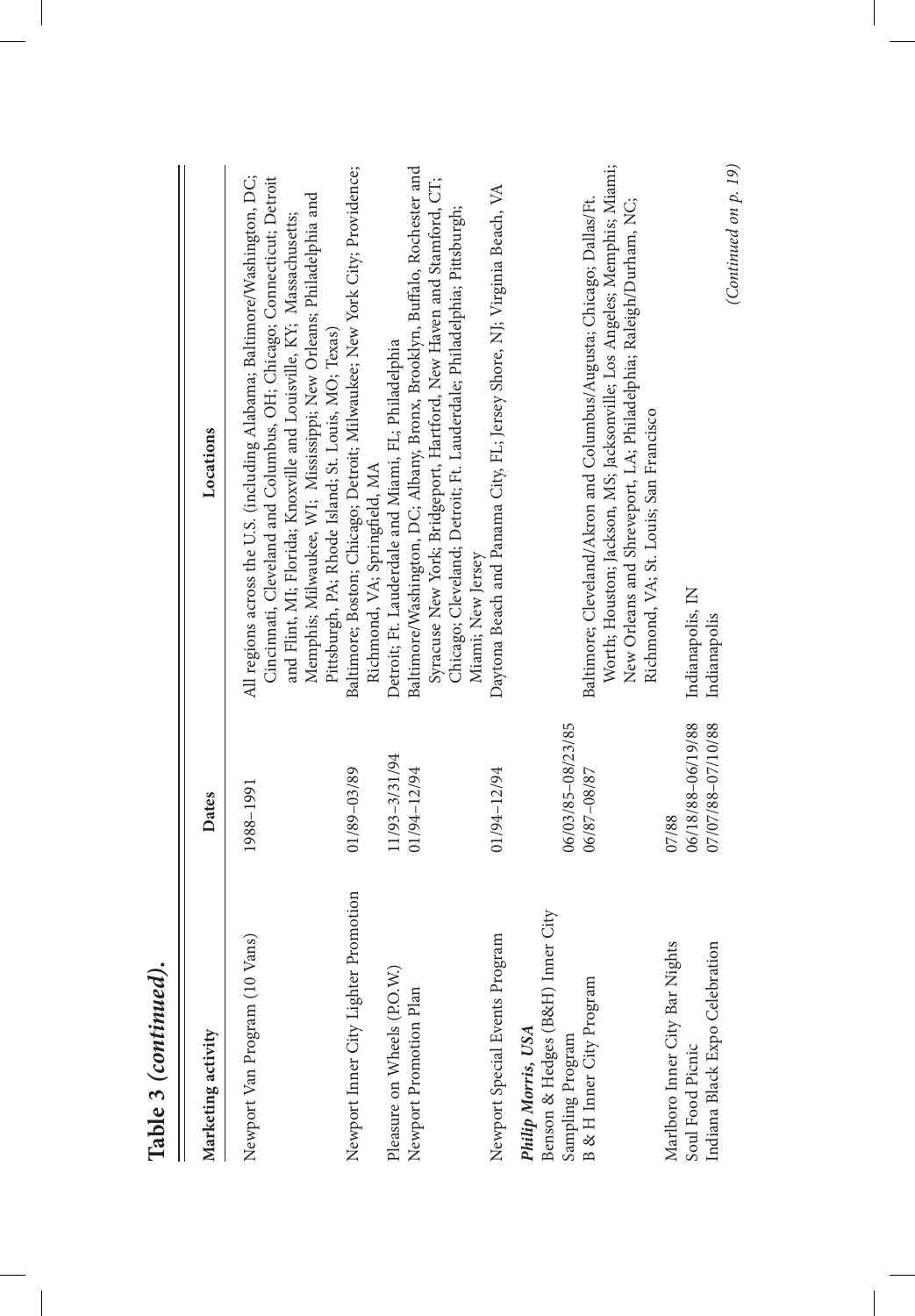| Marketing activity                                                            | Dates                      | Locations                                                                                                                    |
|-------------------------------------------------------------------------------|----------------------------|------------------------------------------------------------------------------------------------------------------------------|
| Jazz under the Stars                                                          | 07/10/88                   | Indiana                                                                                                                      |
| Golden Memories under the Stars                                               | 07/88-12/88                |                                                                                                                              |
| Region 4 Urban Task Force                                                     | 06/94-07/94                | Chicago; Cleveland; Detroit                                                                                                  |
| Cleveland, Chicago, Detroit                                                   |                            |                                                                                                                              |
| Menthol Urban Program                                                         | 06/95-08/95                | Atlanta; Baltimore/Washington, DC; Chicago; Detroit; Houston; Los Angeles;<br>Miami; New York City; Philadelphia             |
| Marlboro/B & H Urban Visibility Program                                       | 12/96-01/97                |                                                                                                                              |
| Wave 1                                                                        |                            | Baltimore/Washington, DC; Boston; Chicago; Detroit; Miami; New York<br>City; Philadelphia                                    |
| Wave 2                                                                        |                            | Atlanta; Houston; Los Angeles; New Orleans                                                                                   |
| Club B & H Club/Bar Program                                                   | $07/96 - 11/96$            | Atlanta; Chicago; Dallas/Fort Worth; Houston; Los Angeles; New Orleans                                                       |
| Bright/Salem Free Pack Coupon In<br>Ebony/Essence Magazines<br>RJ Reynolds    | 04/81-08/82                |                                                                                                                              |
| Bright Black Smoker Trail Sampling<br>Sterling Sampling Plan                  | 03/83-07/83<br>12/83       | Chicago                                                                                                                      |
| Salem Black Market Promotion Plan                                             | 01/84-11/84                | Atlanta; Baltimore/Washington, DC; Chicago; Detroit; Harlem, New York                                                        |
|                                                                               |                            | City; Los Angeles; Memphis; Norfolk, VA; Pittsburgh; Other regions in the<br>North and South Atlantic, North and Mid-Central |
| Innovative Sales/Marketing Program<br>Black Initiative Program                | 04/89-12/89<br>04/89-06/89 | Chicago; Cleveland; Memphis                                                                                                  |
| <b>Black Initiative Program Expansion</b><br>Black YAS Initiative Van Program | 04/89-04/90<br>07/90       | Chicago; Cleveland; Memphis                                                                                                  |
|                                                                               |                            |                                                                                                                              |

Table 3 (continued). **Table 3** *(continued)***.**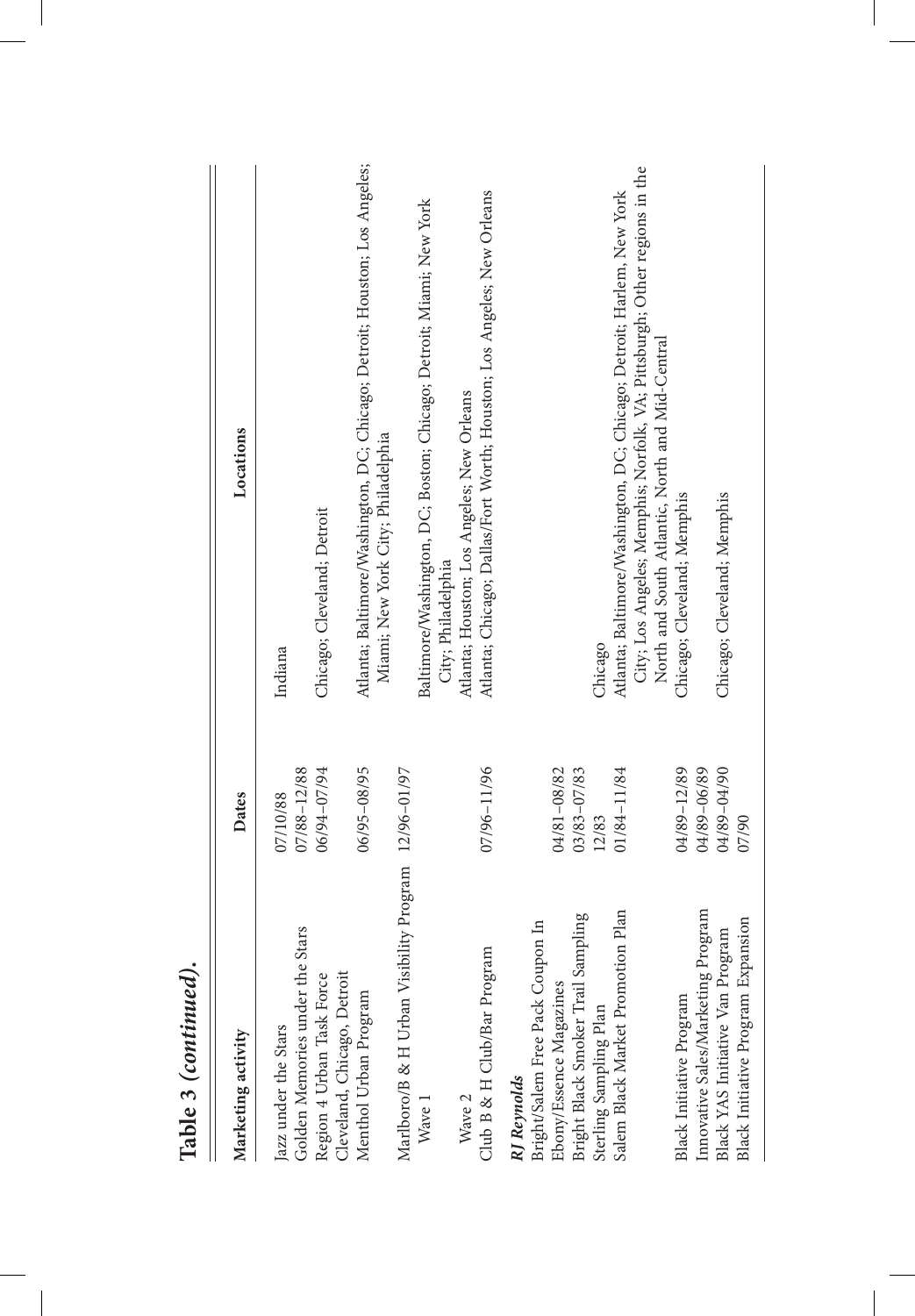upscale women in beauty salons and boutiques, suggesting that the company present customers in these establishments with the product sample and a single live long stem flower.<sup>108</sup> Philip Morris chose not to implement SMSi's recommendation, perhaps because it had begun to recognize that Benson & Hedges was gaining "acceptance among the important younger Black smoker group,"<sup>91, p. 8889</sup> ages 18-24, a segment of the population that positioned "the brand very well for the future."<sup>91, p. 8889</sup>

**Sampling and mobile vans**. However it could be accomplished, tobacco companies sought to distribute cigarettes for free. They engaged in street sampling, where sales staff on foot handed out free cigarettes. Sampling included both street corner distribution and *quality sampling*.<sup>116</sup> (Quality sampling indicated an interaction wherein the sampler would spend more time with an individual consumer, as opposed to passing out mass quantities within a small window of time.) At times, samplers were expected to pass out as many as 90 packs per hour, approximately 1.5 packs every minute.<sup>116</sup>

A 1985 sampling manual emphasized, "It is important that sampling be confined to the inner city area to maximize the benefits of Benson & Hedges sampling on the target market,"<sup>116, p. 8013</sup> suggesting that the National Urban League would be a "good recruiting source." Sampling programs sometimes lasted only a few weeks, as tobacco companies implemented intensified, short term targeted menthol marketing programs confined to inner cities to generate interest, trial, and brand-switching among residents.<sup>116</sup> For example, during an 8-week promotional period in 1986, Philip Morris carried out sampling in the top 20 African American markets, passing out free 6-cigarette packs and an attached "Buy 1 Get 1 Free" (B1G1F) coupon.<sup>117</sup> The African American population in each of the markets was used to determine the number of samplers allocated to the market. During a 2-month period in 1991, Philip Morris launched a nationwide Benson & Hedges Menthol B1G1F offer in urban markets that hit some 17,000 outlets, expecting to reach almost 350,000 smokers.<sup>118</sup>

However, street sampling in inner city communities presented challenges. Lorillard, for example, was not only concerned about the lack of high traffic locations in these neighborhoods, but also considered these "minority areas" as "high risk" with the threat of product theft and equipment loss or damage.102 Therefore, after a dalliance with street sampling, Lorillard introduced an innovation, the Newport Pleasure Van, in 1979.<sup>102</sup> Lorillard's van program started with a single van in the New York metropolitan area and then expanded to 10 vans circulating across the U.S.<sup>119-125</sup>

Vans allowed sample distributors to be protected from "unruly crowds"122,126 while handing out free cigarettes. Vans not only offered a sense of safety to tobacco company workers as they penetrated what they perceived to be dangerous territory, but provided a way to distribute cigarettes "with a unique attention getting sampling device specifically targeted to difficult to reach minority groups."<sup>102, p. 5434</sup> Vans were reported to have stopped at street corners, perhaps for only 10 minutes, while playing loud music and distributing free cigarettes.<sup>127-128</sup>

Newport van drivers were provided with a daily schedule, detailing a list of crossstreet starting points and street corners of interest in the neighborhoods, where free packs of 10 cigarettes were distributed. Vans were parked near selected stores based on their geographic locations and "to reinforce Newport's image as the 'peer brand' among young adult smokers."<sup>129, p. 2731</sup> In a 1981 memo to all division managers in the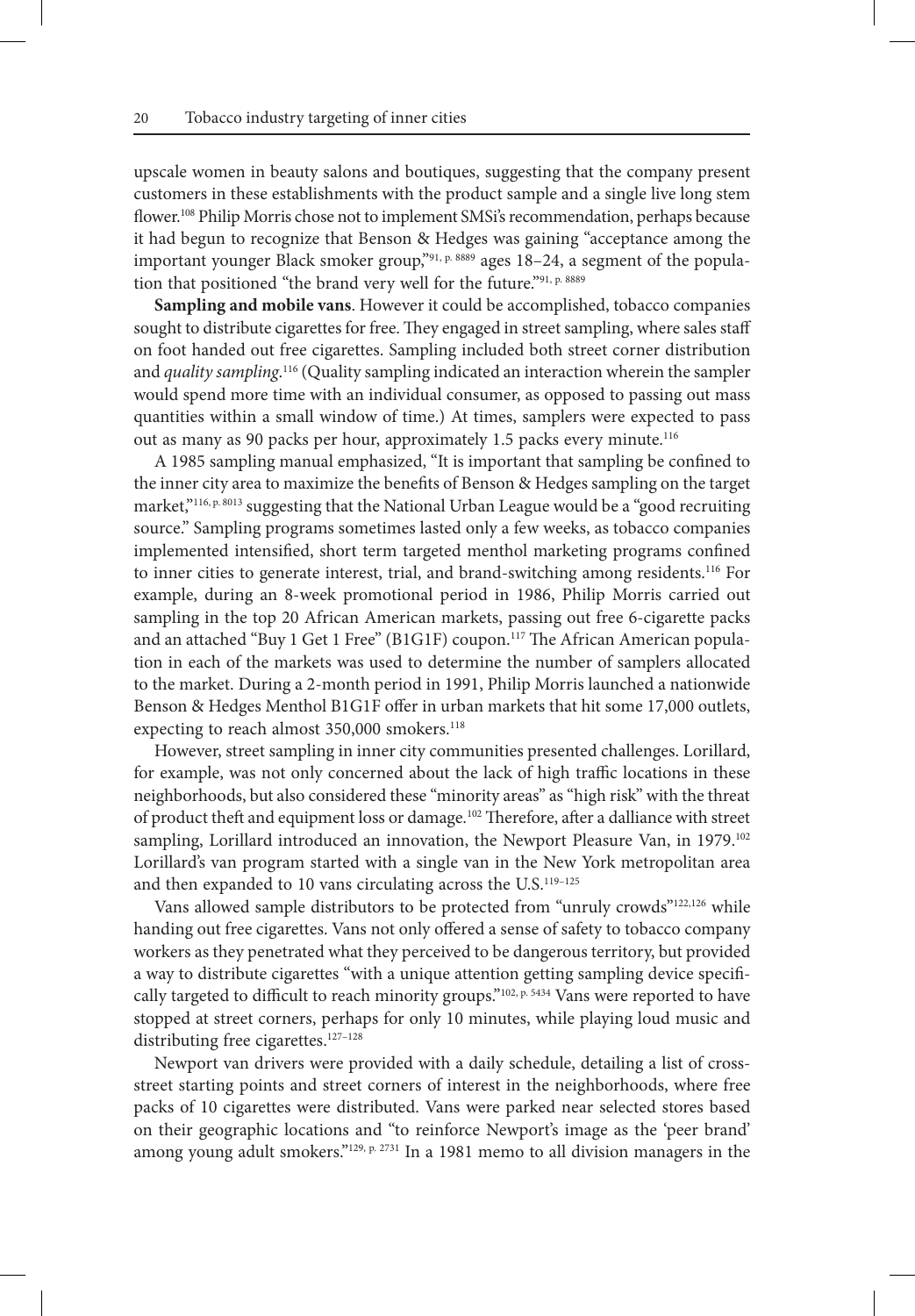Cincinnati, Dayton, and Columbus, Ohio regions, an assistant Newport brand manager wrote that "The Newport Van is proving to be a uniquely effective vehicle for reaching this target market in their own enviroment [*sic*]," as "Newport's target group of young adults/blacks is difficult to reach via coupons and standard street corner crew sampling."<sup>120, p. 6117</sup> The van program catch phrase, shown as a signature on Lorillard van-related documents, was: "When your target group is hard to reach / With a standard marketing plan, / Get out and sample them on their streets / With the 'Vantastic' Newport Sampler Van."120, p. 6117

In March 1983, Brown & Williamson instituted its Kool van program for inner cities, determining that vans had "proven to be an intrusive non-traditional media venue as well as an effective, cost-efficient sampling device."<sup>130, p. 0535</sup> The Kool van program, also known as Kool Music on Tour,<sup>131</sup> was created to access "Kool's hard-to-reach, low readership starter market and target audience,"130,132 specifically targeting "inner city, young adult competitive smokers."133, p. 1291 (The phrase *starter market* is usually interpreted as referring to youth, since the great majority of smokers take up tobacco before the age of 18.134) Kool vans were staffed with a professional DJ and a tobacco company employee who handed out free cigarettes.

By 1985, vans were the primary sampling medium for distributing Kool cigarettes, entering neighborhoods in more than 50 cities where Newport, Salem, and Benson & Hedges Menthol sales were strong.133 Brown & Williamson evaluated demographic information from the Chambers of Commerce, regional festival directors and groups, state fairs, trade shows and exhibitions to identify sampling opportunities.130 The Kool Music on Tour program continued until at least 1991 with 3 vans, concentrated in the Northeast and Midwest.<sup>135</sup>

RJ Reynolds had determined that Lorillard's van program was instrumental to Newport's growth among African American young adult smokers.<sup>127</sup> Inspired by Lorillard, Reynolds also established a van sampling program, aimed to increase Salem's visibility in Chicago. Brightly-painted video vans were fitted with state-of-the-art electronic equipment and displayed music videos.<sup>136</sup> Sent to Chicago nightclubs, the vans caught potential Salem customers entering and leaving the clubs. The vans also displayed live video coverage of the inside club action, thereby entertaining the younger crowd hanging around outside the club.<sup>136</sup>

During the day, the three video vans called on retailers and Salem sales teams in the Chicago area.136 The vans also traveled to parks, construction sites, bingo halls, street corners, parking lots, and local sports events.<sup>128,137</sup> They made appearances at urban street malls, public aid offices, currency exchanges, housing projects, public transit stops, and other venues.<sup>138</sup> Vans were also used to increase Salem's visibility at street festivals and other neighborhood events. A Reynolds marketing representative proposed that the video vans display community service messages focusing on drug awareness, staying in school, and African American History.139 Each van took part in as many as 60 events per week. A field marketing manager reported that the vans "work the streets and stores all day and the clubs at night. It can be 20 hours a day, seven days a week."136, p. 8941

Although other companies used vans to distribute cigarettes in inner cities, Lorillard's van program was the most far-reaching. In 1993, Lorillard decided to change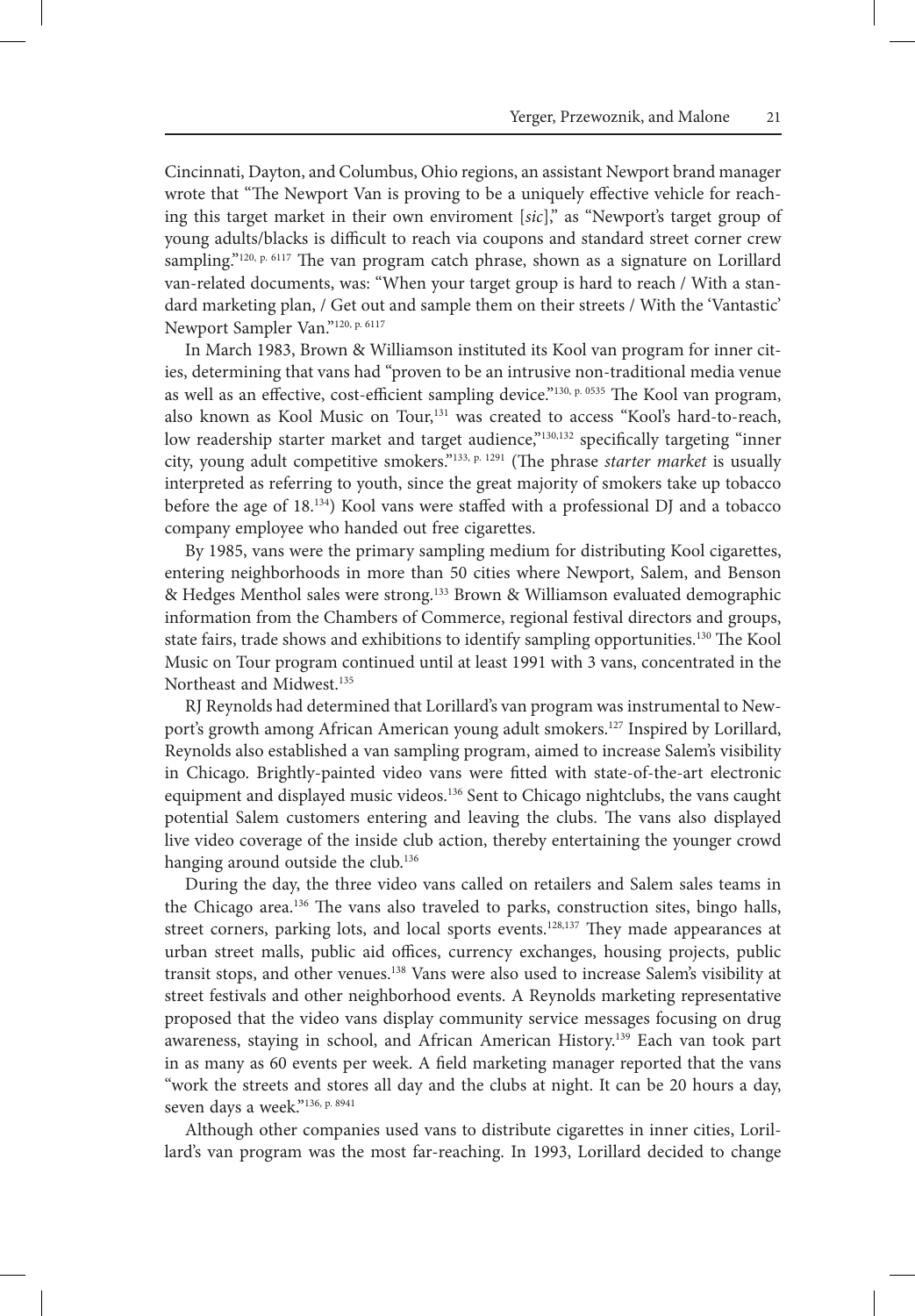"the strategic thrust of the Newport Van Program from a sampling vehicle to a more aggressive approach,"<sup>140, p. 4259</sup> whereby retail store sales were tracked and smokers were offered inducements to generate impulsive purchases of Newports.<sup>140-141</sup> Participant "name capture" cards were used to collect contact information from Newport and competitive brand smokers in exchange for a promotional item.<sup>142-143</sup> Lorillard ran this POW (Pleasure On Wheels) van program from February through November 1994. The program drew business away from competitors (especially Kool) $144$  in the inner city neighborhoods of New York, Miami/Fort Lauderdale, Philadelphia, St. Louis, and Detroit.<sup>145-147</sup> After Newport came to dominate the urban menthol market, Lorillard reduced the number of vans it operated and then shifted its van program to the general market, though the company continued to focus on lower socioeconomic groups.<sup>148</sup> According to a March 1992 memo to regional sales managers, Lorillard's plan was to "move out of the inner City Core to the general market . . . van sampling will be targeted to blue collar smokers."149, p. 7856

In some cities, such as Atlanta, public restrictions prevented van sampling. There, sampling specialists were used to gain access to privately owned areas including bars, small events, and other allowable venues.<sup>125</sup> Philip Morris relied on local samplers to use their area-specific knowledge to identify the best locations. Samplers were to work at inner city high traffic locations or events, such as sporting events, concerts, factory shift changes, bowling alleys, and outside movie theaters, and "where a relaxed, personalized message can be delivered."<sup>116, p. 8014</sup> Other locations included nightclubs, beauty salons, barbershops, fashion boutiques, and restaurants. Samplers were instructed not to get involved in conversations about smoking and health. Rather, they were urged to respond to such inquiries with, "I respect your opinion, and I'm sorry that you feel that way. Thank you" or "I'm afraid I am not sufficiently qualified to comment on that question. Thank you."116, p. 8025

**Specialized marketing programs**. All the companies developed special inner city sales programs for menthol brands. For example, during the early to mid-1970s, Kool did well in the inner city market; in 1976, 38% of African American smokers used Kools,<sup>92</sup> a jump of 24 percentage points in 8 years. Among African American male smokers under age 35, nearly 60% smoked Kool. Increased competition for these African American menthol smokers led to a marketing blitz.<sup>150</sup> A summary provided by Brown & Williamson's advertising and brand management team noted, "Competitors have been increasing their efforts to counter Kool's success, and means to combat this activity will be a continuing effort."<sup>151, p. 9109</sup> For the next 10 years, Brown & Williamson focused on maintaining Kool's visibility in inner cities.

To compete with Kool, Lorillard increased Newport's marketing efforts in geographical areas with large concentrations of African Americans.<sup>96</sup> Lorillard aggressively targeted Kool smokers, developing inner city sales programs to support markets where Newport sales were already strong and seeking to narrow the sales ratio in those markets where Newport was trailing Kool.<sup>152</sup> Lorillard initially decided to target both African American and Hispanic young adults with a high school education or less who resided "in tough inner city neighborhoods;"<sup>153-154</sup> however, the company soon found that "Newport, along with other menthol brands, have [sic] been unable to crack this [Hispanic] market."<sup>96, p. 7635</sup> Field sales reps reported that Newport was succeeding "predominantly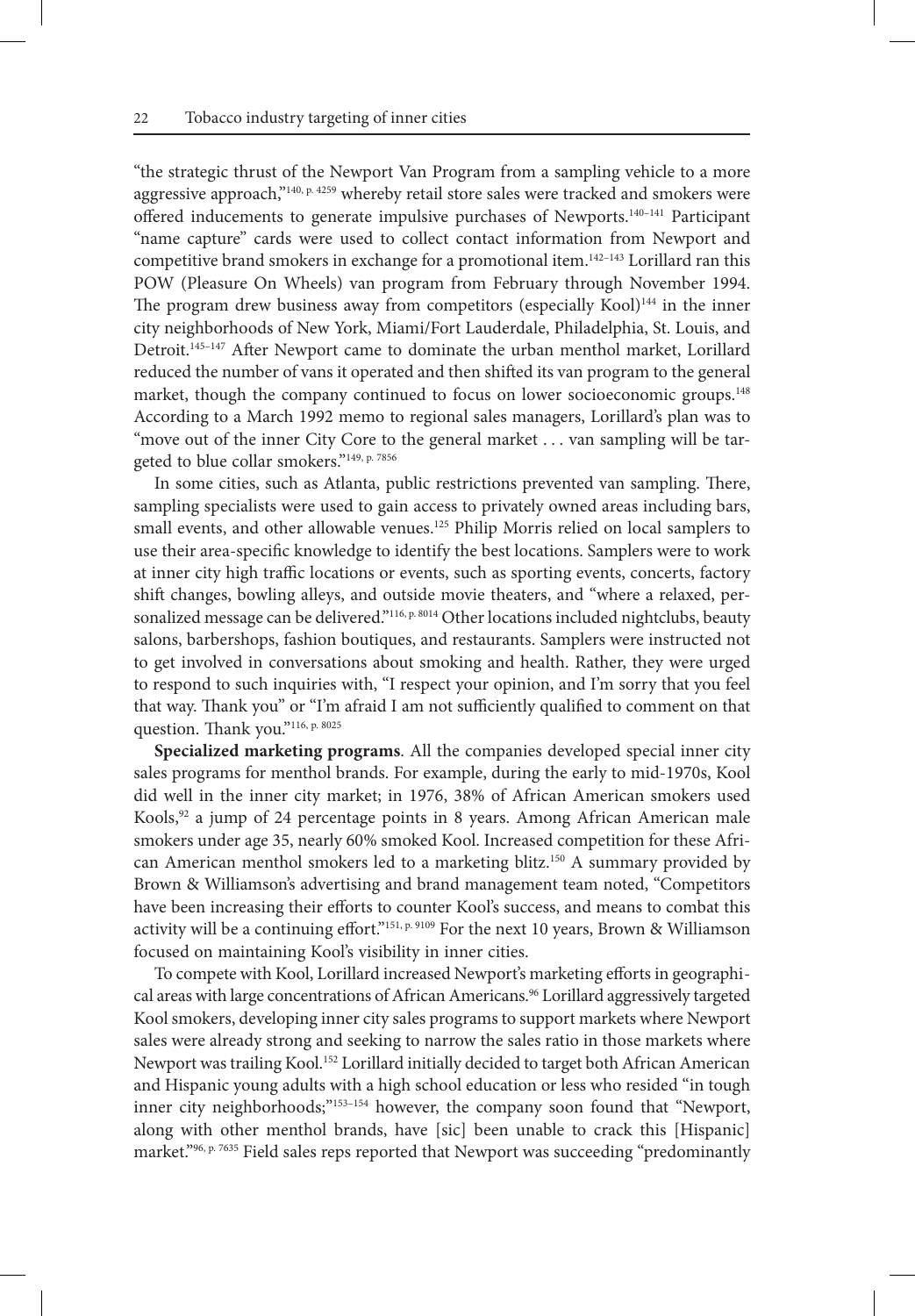among males, in the Black inner city."<sup>155, p. 4936</sup> Therefore, the company reallocated funds to the African American inner city market's "more promising opportunities."<sup>96</sup> By 1988, Lorillard had implemented inner city sales programs in the urban markets of Detroit and Flint, Michigan.152 Within 2 years, these efforts reached over 30 "ethnic niches" in the Northeast and Midwest, including Chicago, Baltimore, Detroit, Boston, and Cleveland; and nightclubs in New Orleans, Atlanta, St. Louis, Los Angeles, San Francisco, and Indianapolis.<sup>156-157</sup>

Lorillard's strategies included maintaining a highly visible Newport brand presence, focusing on trial and conversion from smokers of competitive brands, distribution drives, increased numbers of point-of-sales materials, sampling, special event coverage, increased levels of advertising support, and rewarding retailers for promoting Newport.158 Promotional items such as key chains, sports bags, sunglasses, lighters, and B1G1F offers were used as tools to encourage smokers of other menthol brands, but particularly Kool smokers, to switch to Newport.<sup>96,153,159</sup>

Recognizing minority markets as "virgin territories,"103 Philip Morris implemented African American ethnic and urban programs beginning in 1982 and continuing through the early 1990s. In its 1982 minority marketing plan, Philip Morris proposed to improve the performance of Benson & Hedges among African American smokers.<sup>103</sup> The plan contains pages of demographic profiling of African Americans and Hispanics and charts showing advertising expenditures of competitive brands in African American print media. Philip Morris's action plan recommended company sponsorship of community and national events and included a list of African American organizations.

In 1984, Philip Morris's Black Marketing Task Force met in Washington D.C. to discuss "the very important Black smoker segment."<sup>160, p. 0074</sup> The task force concluded that Benson & Hedges Menthol and Virginia Slims were the only Philip Morris brands "that can be really 'worked' [in the] inner city."<sup>161, p. 1444</sup> Strategies presented by the task force included promotional plans, incentives, advertising, sampling programs, materials, communication, and the assignment of African Americans samplers to the inner city. As with Lorillard, a heavy emphasis was placed on B1G1F deals, incentives for inner city retailers, and promotional items that would appeal to African American consumers, such as playing cards, blank cassette tapes, cigarette cases, and lighters.<sup>162</sup>

With its share of the menthol market declining from 22.4% in 1981 to 15.8% in 1987, Reynolds began to focus heavily on Black young adult smokers (BYAS), who were considered critical to the success of all menthol styles.<sup>127</sup> Inner city African American young adults were also important because they were seen as trendsetters. As a marketing research report presented to RJ Reynolds suggested, "The daring, flamboyant aspect of YA [young adult] Black smokers' personalities are evident in **the many trends they start.** And the fact that these trends often spread to the general population speaks to the **unrecognized power and influence** this subgroup yields on society. . . . Trends are often started by lower income Black males who are looking for a way to be important or interesting, to create their own identity . . . [emphases in original]."163, p. 7657

Reynolds concluded that Newport was doing so well in the menthol market because Lorillard concentrated its efforts with one brand targeted to one population. Deciding to do the same, Reynolds focused all "BYAS [black young adult smoker] marketing resources" on Salem "since it is an acceptable choice among BYAS and accounts for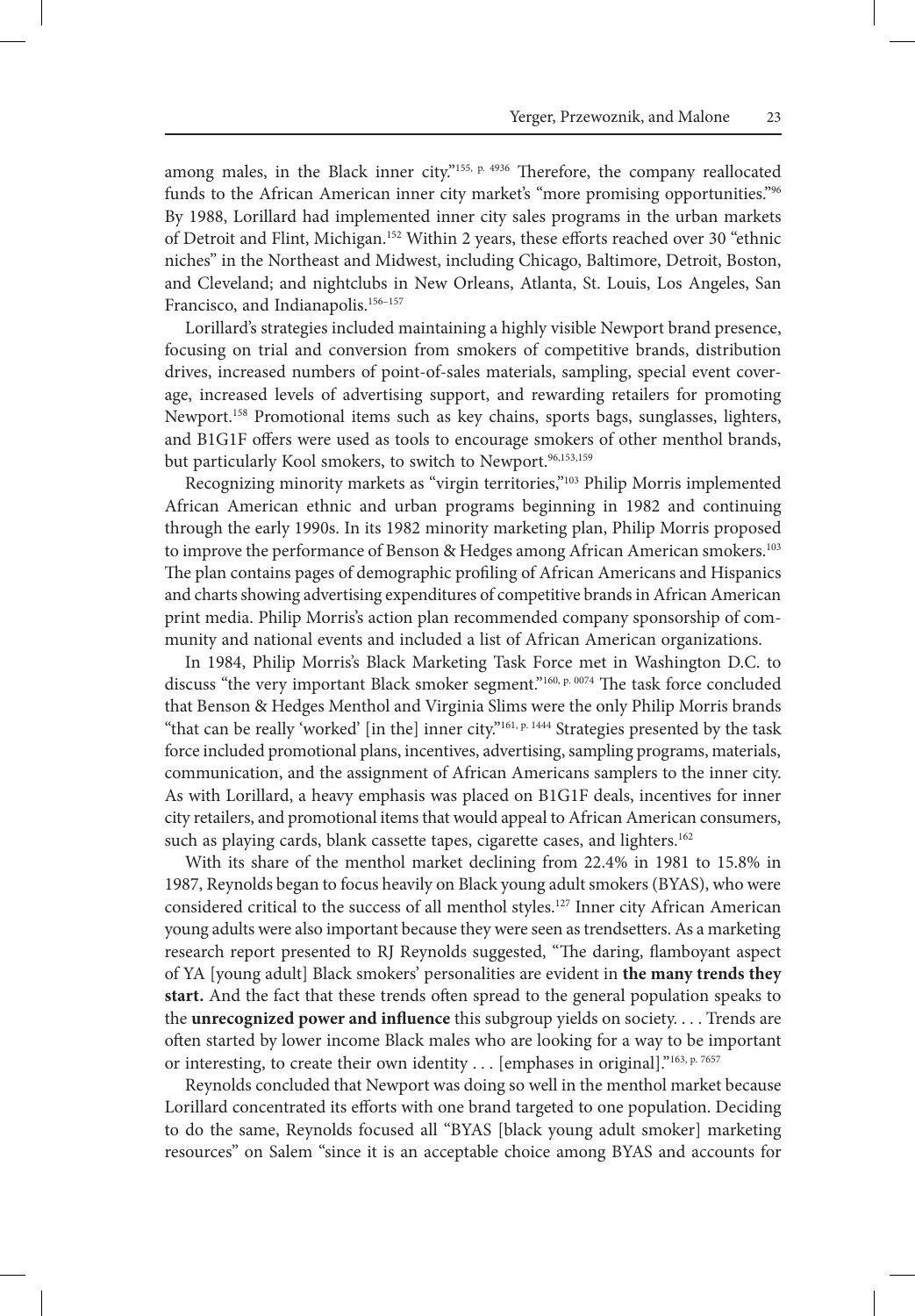two-thirds of RJR's BYAS share."<sup>127, p. 0163</sup> From April 1989 to April 1990, Reynolds implemented its BYAS Initiative, targeting high density lower-income African American neighborhoods of Chicago, Cleveland, and Memphis.<sup>127-128</sup> To determine specific boundaries of target neighborhoods within these markets, Reynolds conducted interviews in ZIP code areas pre-defined as inner city, at least 50% African American, and with yearly household incomes under \$20,000.<sup>164</sup>

The BYAS Initiative sought to reverse Salem's declining trend among younger adult African American smokers and increase sales by getting African Americans to try Salem. Special advertising, promotions, and "a variety of other carefully coordinated sales and marketing programs"<sup>136, p. 8939</sup> began appearing in these markets. When radio stations featured known performers, Salem would be there, too.<sup>136</sup> Reynolds marketers emphasized that "Salem should be seen as a friend."<sup>163</sup> "The best way to reach minority consumers," they argued, was "through their local communities, . . . [which] tend to support brands that they see are doing something for them. [But these efforts] must be seen as authentic and as being backed by other Blacks—not as a big White company's tactic to sell to Blacks."163, p. 7655

**Inner city retailer programs**. Retail outlets located in inner cities presented challenges, including limitations on product availability and visibility, space constraints, retail clutter, high crime rates, and cash flow restrictions.<sup>126,155,160</sup> Additionally, inner city retail outlets were often secured with bullet-proof shields, which not only limited the space available for advertisements and merchandise but also eliminated self-service product selection. Tobacco companies' field representatives and/or ethnic marketing firms developed special efforts aimed at smaller, crowded neighborhood retail outlets in inner cities.<sup>115,136</sup>

Philip Morris acquired "Black accounts," primarily smaller liquor, grocery, and convenience stores in inner cities. These accounts were intended to replace others lost due to the larger supermarkets moving out of inner cities.<sup>162</sup> Philip Morris sought to remove impediments that prevented these small retailers from maintaining and selling cigarettes at acceptable levels. To save space, suction cups were used to hang signs from bullet-proof shielding; pricing signs incorporated personalized messages concerning such matters as the availability of check cashing services.<sup>162</sup> Product displays, existing versions of which were too large and required a major retailer investment, were specially re-designed for inner city retail outlets.<sup>161</sup> To ensure that cigarette displays were visible and well-stocked, inner city retailers were also offered incentives to display promotional items.156 For example, Philip Morris paid retailers \$20 to \$40 to expand inventories and maintain visually prominent displays.165 Additionally, Philip Morris increased the number of promotions offered monthly. This program, described as "the living laboratory," was initially tested in Detroit.<sup>165</sup> The program then expanded nationwide, including only menthol brand extensions of Benson & Hedges, Marlboro, Virginia Slims, and Alpine.166

Using ZIP codes to identify inner city neighborhood boundaries, Brown & Williamson implemented its Kool Inner City Point of Purchase (POP) Program in 1978 "to reach the core of Kool's franchise (young, black, relatively low income and education)"98, p. 5852 and tackle the issues of poor product display and out-of-stock conditions. Later named the Kool Inner City Family Program, it targeted the top 20 African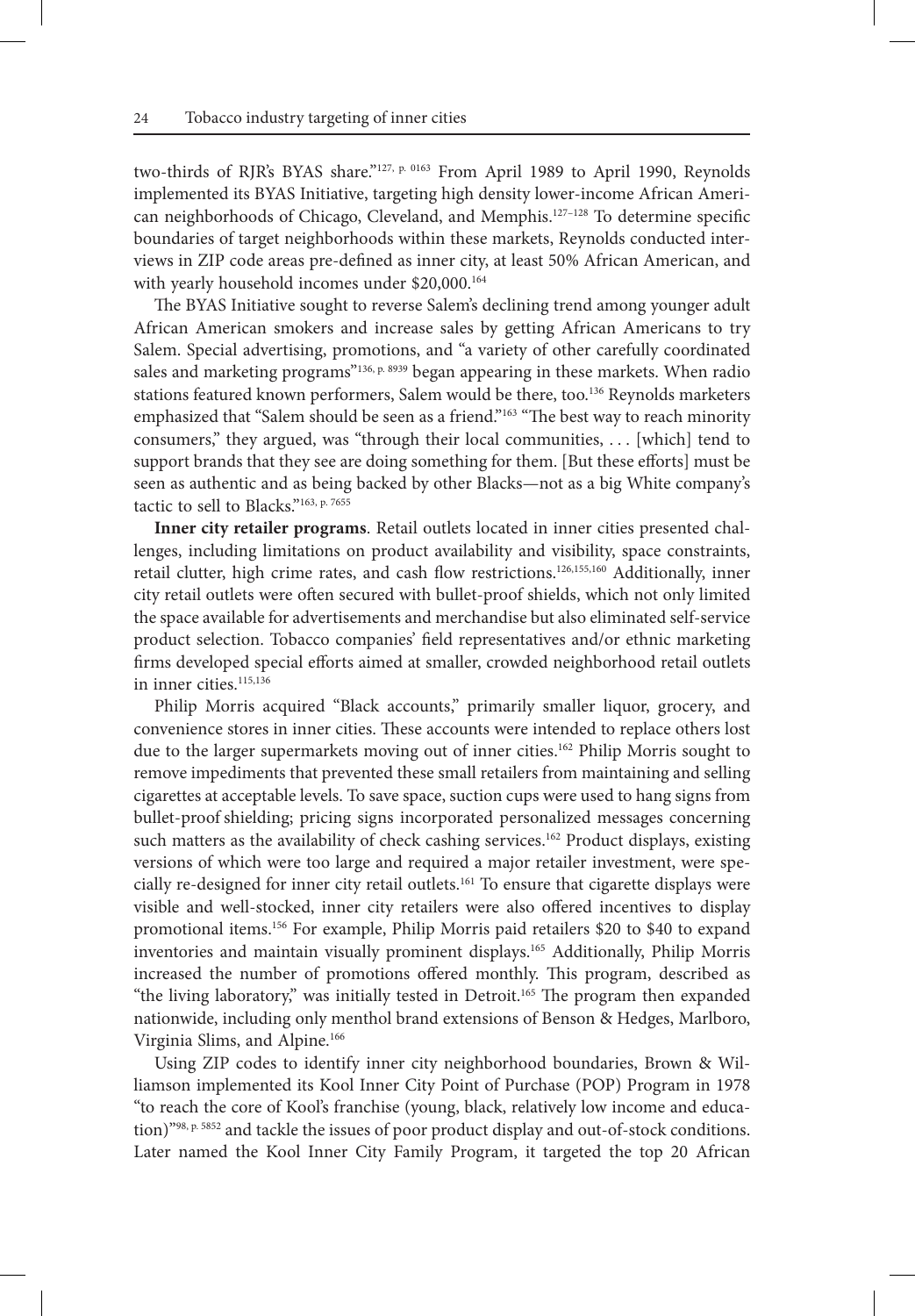American markets in the U.S., concentrating in the Northeast, Central, Southeast, and Southwest. Promotions included free gifts for retailers with monthly payments, a free carton of cigarettes for every 10 cartons purchased by distributors, and a multitude of consumer offers.<sup>167</sup>

Ethnic POP materials were employed, including marketing items with African American models that were poised to be "down to earth and not resemble the Harvard Black . . . . "<sup>167, p. 0342</sup> Special community events were also an important part of inner city targeting. In 1974, for example, Reynolds sponsored the Winston/Salem Cadillac sweepstakes in Chicago, in which Cadillacs were the prizes for both smokers and the local retailers of cigarettes. This promotion was intended to "generate excitement" and "strengthen Winston and Salem position [*sic*] in the young urban adult Black community."168, p. 0004

In the 1980s, because event sponsorship was a key element of its "Special Market" activities, Reynolds developed Salem Summer Street Scenes.<sup>169,170</sup> These 2-day festivals were held in the early 1980s "inside neighborhoods that [were] predominantly Black" to position Salem as a member of the community while distributing cigarettes. Reynolds reported that Salem Street Scenes reached at least 50% of the African American population in Memphis, Detroit, Chicago, New York, and Washington D.C.<sup>170</sup> The company also sponsored neighborhood events to "create an association between the brand and culturally relevant activities for the inner city Black smoker."171, p. 7889

Brown & Williamson also determined that involvement in community events was "critical to the success of its inner city program."<sup>172, p. 3353</sup> It operated the Kool Jazz festivals<sup>173</sup> and Summer Fest inner city music program<sup>174</sup> for years; it also considered funding inner city music festivals that were free to the public as a direct extension of Kool advertising.175

Philip Morris, similarly, was urged to "become more intimately involved in community affairs" to increase visibility in inner cities.<sup>160</sup> Philip Morris began sponsoring Black Expos around the country, beginning with the 1988 Indiana Black Expo.176 Sponsoring national expos gave Philip Morris the opportunity both to advertise its product and to distribute free Benson & Hedges cigarettes to crowds of over 325,000. At the Indiana Black Expo, for example, Philip Morris's promotion included stage signage, a \$25,000 check presentation, and remarks made on stage during the concert, and distribution of 10,000 samples, primarily Benson & Hedges cigarettes.177

Between 1995 and 1998, Philip Morris activities included "Club Benson & Hedges" promotional bar nights, which targeted 21–45 year-old "urban/ethnic markets."178 "The brightest up and coming stars in urban music" were showcased in front of an estimated 100,000 consumers, who were "rewarded" with VIP treatment and preferential purchase opportunities. "Passport to 100 Urban Night Clubs," a promotional item billed as "America's only national entertainment guide which features establishments located within the inner city, frequented by African-Americans," was distributed to those attending any Club Benson & Hedges event.<sup>179</sup> It provided information about nightclubs, restaurants, attractions, annual events, and other social happenings in African American communities. After 13 years of using music to promote its Benson & Hedges brand while seeking a "diverse consumer base," Philip Morris suspended the brand's promotional activities in 1999.<sup>180</sup>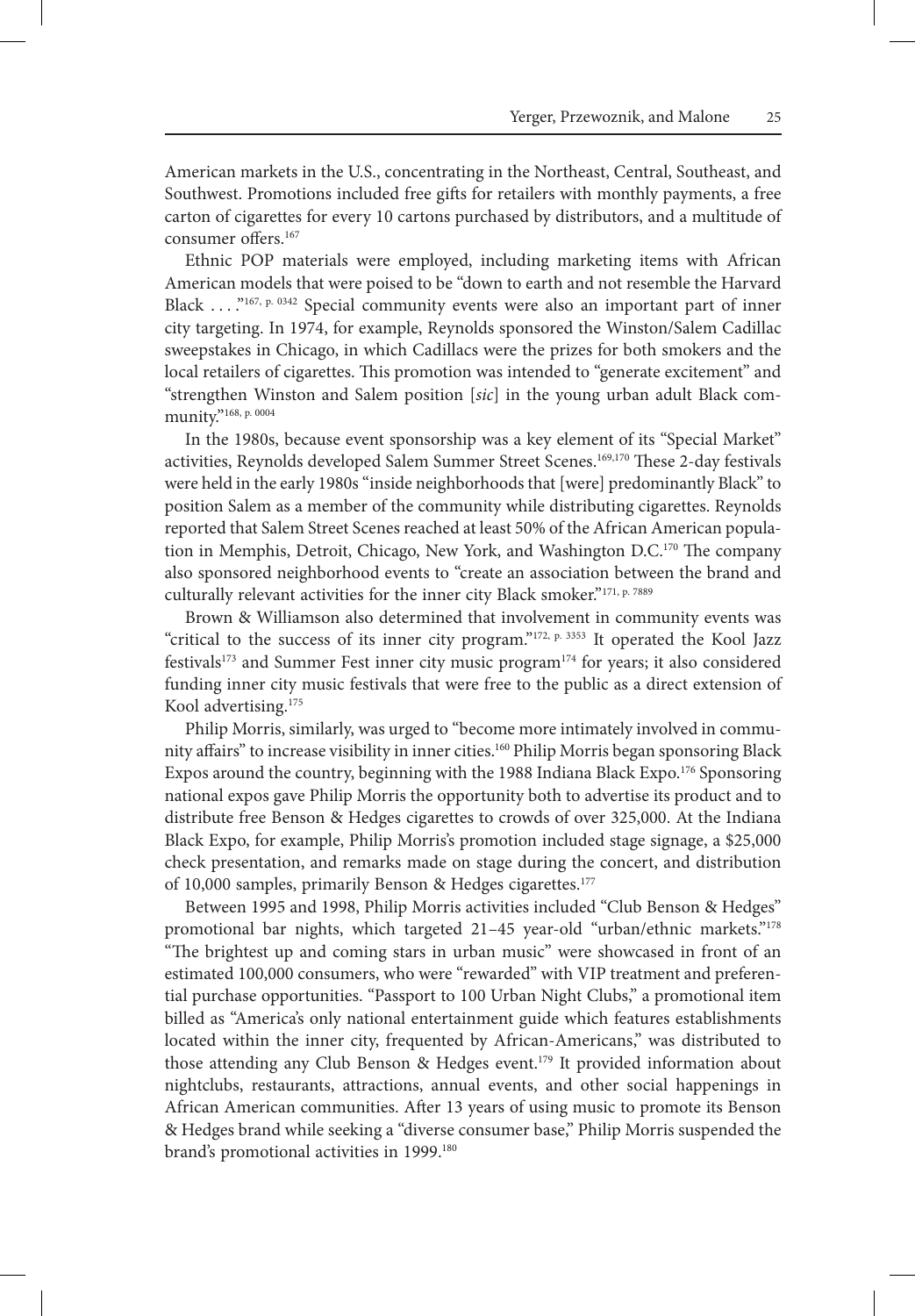**The "menthol wars": Summary**. For 3 decades, the major tobacco companies competed aggressively to attract inner city African American smokers. In 1976, Kool had a 32.1% share of the African American market, and Salem followed with 13.5%. Benson & Hedges and Newport trailed behind with 3.1% and 2% shares, respectively. By 1978, Kool was still in the lead, but with only a 4% increase from 1976, compared with Benson & Hedges's 39% increase.<sup>181</sup> As other brands increased market share, Brown & Williamson grew concerned. Kool's share of the market was leveling off, possibly due to competitive advertising leading to brand switching.182 Newport, which had consistently received the largest budget of all Lorillard brands, doubled its share of the menthol market from 22.4% in 1981 to 47.8% in 1987, while its competitors all lost half their market share.<sup>127</sup> As a result, Salem, Kool, and Benson & Hedges Menthol sales faltered during the 1980s.

### **Discussion**

Our study has limitations. The Legacy Tobacco Documents Library contains more than 7 million internal tobacco industry documents (over 40 million pages). Because our search terms retrieved only those documents where our particular search terms were associated with indexed fields (e.g., title, author, date), we were not able to search the full text within the document pages; thus, we may not have retrieved every document relevant to our research topic, and this may have caused us to understate the true extent of tobacco industry activities in inner city neighborhoods during the late 1970s–1990s. Since we completed data collection for this study, a full-text site containing the documents has been developed (http://ltdlftd.library.ucsf.edu/queryform.jsp) which might be used to identify additional documents; however, the sheer quantity of material available forces researchers to make decisions about which search terms retrieve the most relevant material. In any historical or archival study, the possibility always exists that material that later becomes available will shed additional light on the phenomena of interest. However, we believe that the documentary evidence abundantly supports our primary findings, highlighting the consistency of geographical patterns of activities across companies.

Though the targeting of African Americans and poor people has been previously documented,<sup>16,17,78,81</sup> this study shows specifically how temporal intersections between race, class, geography, and corporate marketing shaped and perpetuated "inner cities" as marginalized places and, in turn, how the racialized geography of those places spurred development of innovative technologies for the industrial promotion of menthol cigarettes. Race and class fundamentally shaped the inner city menthol wars described here. While African Americans were not the largest group of menthol smokers, African American smokers overwhelmingly chose menthol, and African Americans were quitting at lower rates than Whites. Thus, geographic areas such as inner cities, with their large concentrations of African American residents, represented efficient sites for promotion and growth opportunities for every menthol brand.

As "White flight" left inner city cores of poverty and racial segregation during the late 20th century,<sup>41-42,183-186</sup> it left behind neighborhoods that were challenging for marketers. Lack of employment opportunities contributed to rising poverty and crime.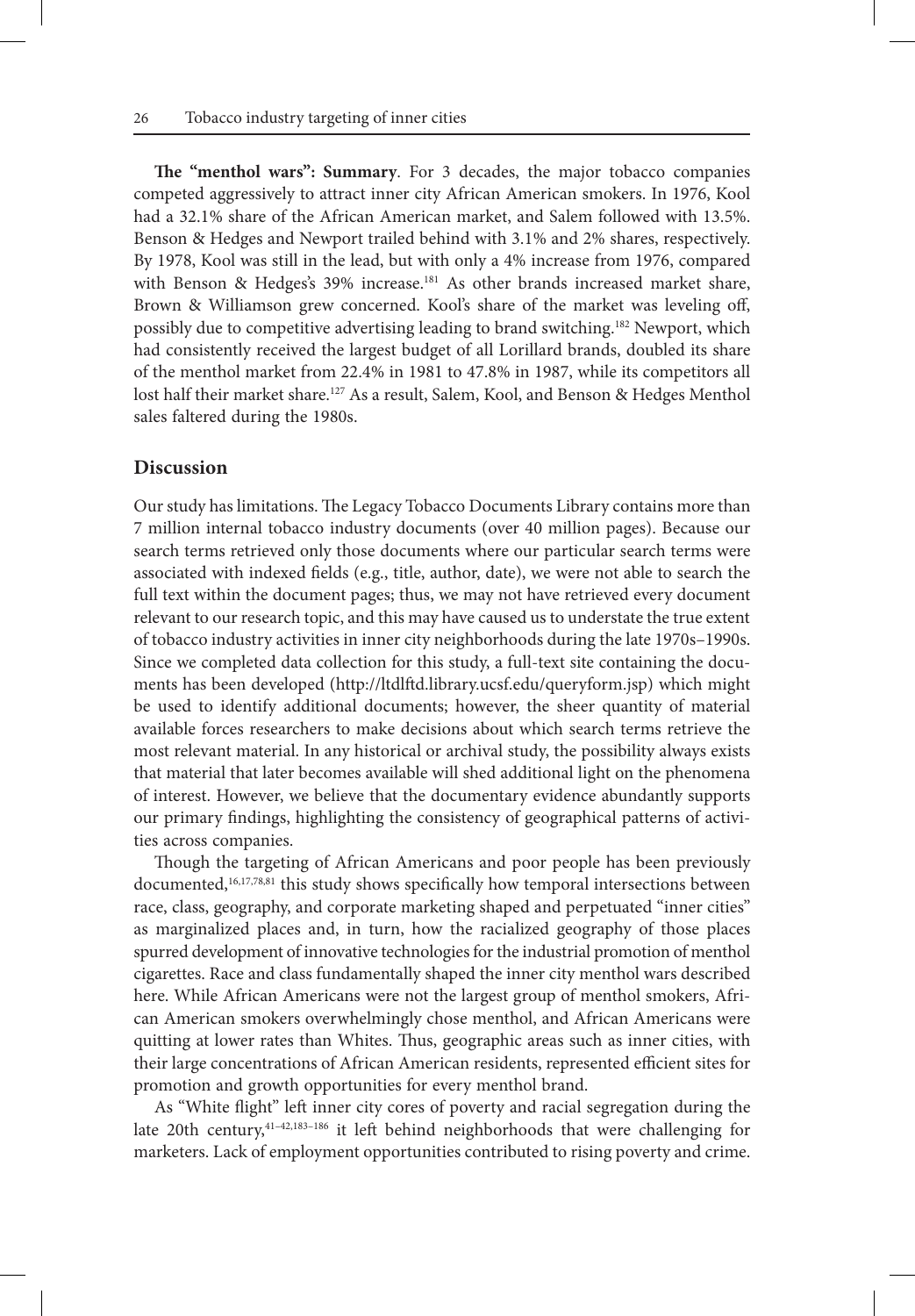These sociogeographic circumstances led tobacco companies to develop the innovation of the mobile van for distributing free samples of cigarettes throughout neighborhoods in which employees felt unsafe on foot. The insulated mobility of vans, accompanied by music and other attractions, enabled tobacco companies to safely counter the threat of crime while covering larger territories.

Other technological innovations were also developed specifically to deal with the geographic particularities of the inner city. As major retailers moved out of urban cores, the multiple small retail outlets that spread throughout these neighborhoods became the only places through which companies could sell goods. As this study shows, the smaller scale of these stores prompted tobacco companies to develop scaled down, specialized display units that served other purposes for retailers, kept products always attractive, visible, and easily accessible, and ensured that retailers did not run out of stock.

The menthol wars were also aided by the refinement during this period of demographic and psychographic profiling that allowed marketers to appeal more effectively to different groups. Even with these tools, however, companies made many missteps in trying to connect with inner city African Americans.<sup>187-189</sup> Companies addressed these missteps by engaging African American marketers who specialized in reaching poor, less educated, and predominantly African American populations.

It would be wrong to suggest that inner city residents were simply passive victims of tobacco marketers. Many within these communities built their capacity and infrastructure to actively resist the targeting of their communities via marketing for deadly products, and in some cases did so with remarkable effectiveness.<sup>16,190-192</sup> One cannot ignore, however, the enormous power differentials that exist between corporations and inner city neighborhood groups, and the ways in which the innovations of tobacco companies allowed them to overcome the disadvantages that inner cities posed for their marketing activities. Those activities, which contributed to increased cigarette smoking, had negative health and economic consequences for inner city residents, reinforcing their marginalized social position and increasing the likelihood that they would be unable to extricate themselves from poverty.<sup>193</sup>

Lung cancer is perhaps the disease most associated with cigarette smoking. Prior to the early 1960s, the mortality rate for lung cancer for White men was higher than for African American men.<sup>194</sup> During the 1960s, African American men and White men were dying of lung cancer at similar rates. However, beginning in the 1970s, the overall age-adjusted death rate for lung cancer for African American men surpassed that of White men. Similarly, beginning in the 1970s, the overall age-adjusted death rate for oral cancer among African American men surpassed that of White men and by the 1980s the death rate was twice as high for African American men than for White men.194 The overall age-adjusted death rate for cancer of the larynx remained stable for Whites; however, between the 1950s and 1990s the rates had increased by 260% for African American men and approximately 233% for African American women.<sup>194</sup>

This study suggests that the tobacco-related health disparities that disfavor residents of many lower-income urban cores today were not solely determined by factors such as unhealthy habits and unequal access to health services. Tobacco-related health disparities were shaped as well by geographically specific and (when compared with White neighborhoods) intentionally disproportionate levels and *types* of aggressive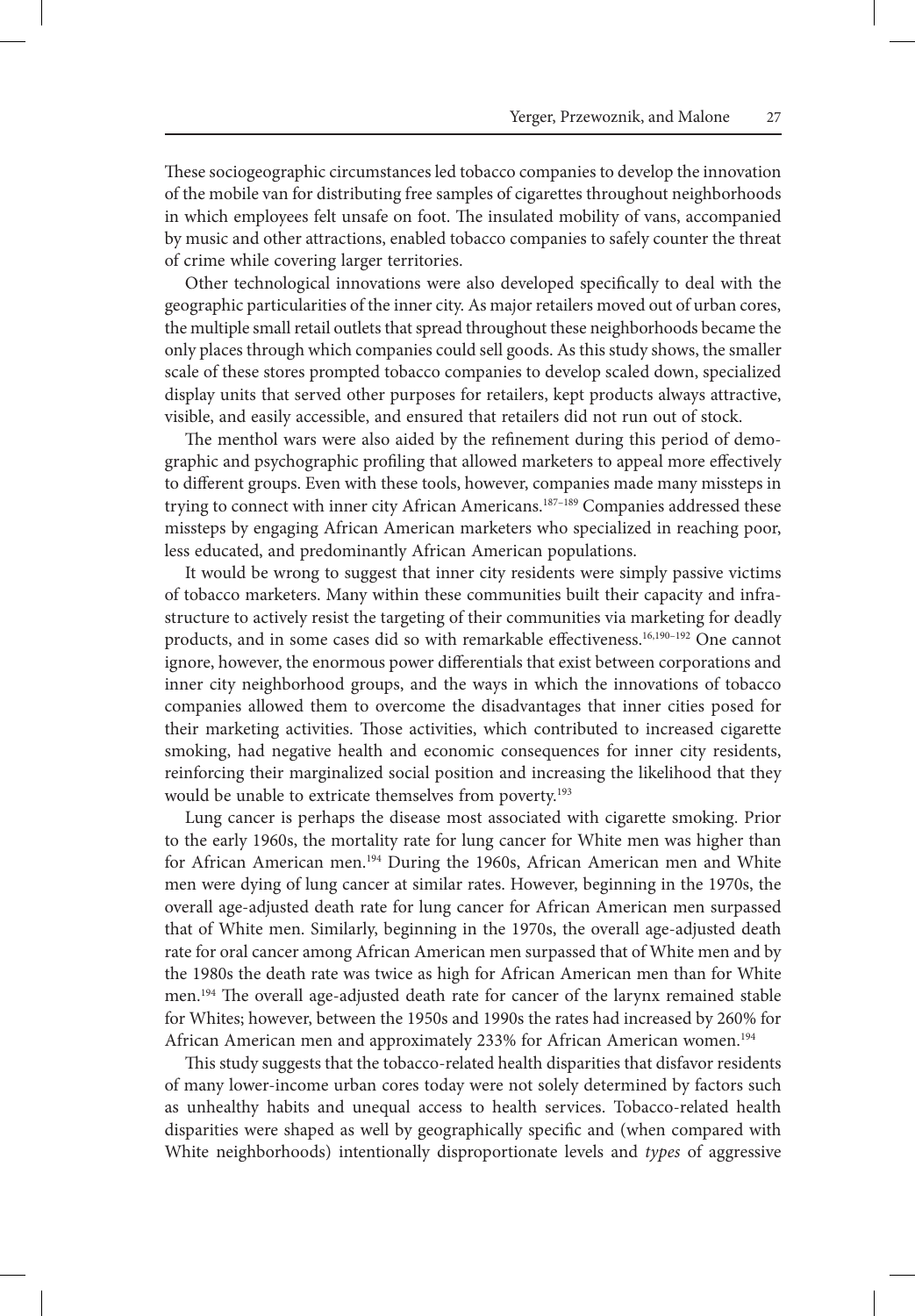cigarette marketing and promotion, $16,31,81$  carried out over multiple decades. They were in a fundamental way *industrially created*. Ending health disparities, therefore, cannot focus merely on identifying individual health behaviors or risk factors: it also means naming, resisting, and politically organizing resourceful defenses against corporate vectors of disease and attending to the social injustices that shape inner cities as targets. Recent efforts to emphasize community participatory research<sup>195-198</sup> could represent opportunities to organize efforts to counter industry influence and re-shape the racialized geography of health in inner cities.

### **Notes**

- 1. Dell JL, Whitman S, Shah AM, et al. Smoking in 6 diverse Chicago communities—a population study. Am J Public Health. 2005 Jun;95(6):1036–42.
- 2. Haviland L. A silence that kills. Am J Public Health. 2004 Feb;94(2):176–8.
- 3. Northridge ME, Morabia A, Ganz ML, et al. Contribution of smoking to excess mortality in Harlem. Am J Epidemiol. 1998 Feb 1;147(3):250–8.
- 4. Parnes B, Main DS, Holcomb S, et al. Tobacco cessation counseling among underserved patients: a report from CaReNet. J Fam Pract. 2002 Jan;51(1):65–9.
- 5. U.S. Department of Health and Human Services (HHS). Tobacco use among U.S. racial/ethnic minority groups—African Americans, American Indians and Alaska Natives, Asian Americans and Pacific Islanders, and Hispanics: a report of the Surgeon General. Atlanta, GA: HHS, Centers for Disease Control and Prevention, National Center for Chronic Disease Prevention and Health Promotion, Office on Smoking and Health, 1998.
- 6. Ahluwalia JS, McNagny SE. Smoking prevalence and desire to quit in inner city African American walk-in clinic patients. Clin Res. 1993;41:752A.
- 7. Delva J, Tellez M, Finlayson TL, et al. Cigarette smoking among low-income African Americans: a serious public health problem. Am J Prev Med. 2005 Oct; 29(3):218–20.
- 8. Hahn LP, Folsom AR, Sprafka JM, et al. Cigarette smoking and cessation behaviors among urban blacks and whites. Public Health Rep. 1990 May–Jun;105(3):290–5.
- 9. Hyman DJ, Simons-Morton DG, Dunn JK, et al. Smoking, smoking cessation, and understanding of the role of multiple cardiac risk factors among the urban poor. Prev Med. 1996 Nov–Dec;25(6):653–9.
- 10. Lee D, Cutler BD, Burns J. The marketing and demarketing of tobacco products to low-income African-Americans. Health Mark Q. 2004;22(2):51–68.
- 11. Resnicow K, Futterman R, Weston RE, et al. Smoking prevalence in Harlem, New York. Am J Health Promot. 1996 May–Jun;10(5):343–6.
- 12. Centers for Disease Control and Prevention (CDC). Cigarette smoking among adults— United States, 2004. MMWR Morb Mortal Wkly Rep. 2005 Nov 1;54(44):1121–4.
- 13. Centers for Disease Control and Prevention. Cigarette advertising—United States, 1988. MMWR Morb Mortal Wkly Rep. 1990 Apr 27;39(16):261–5.
- 14. Apollonio DE, Malone RE. Marketing to the marginalised: tobacco industry targeting of the homeless and mentally ill. Tob Control. 2005 Dec;14(6):409–15.
- 15. Arnett JJ, Terhanian G. Adolescents' responses to cigarette advertisements: links between exposure, liking, and the appeal of smoking. Tob Control. 1998 Summer; 7(2):129–33.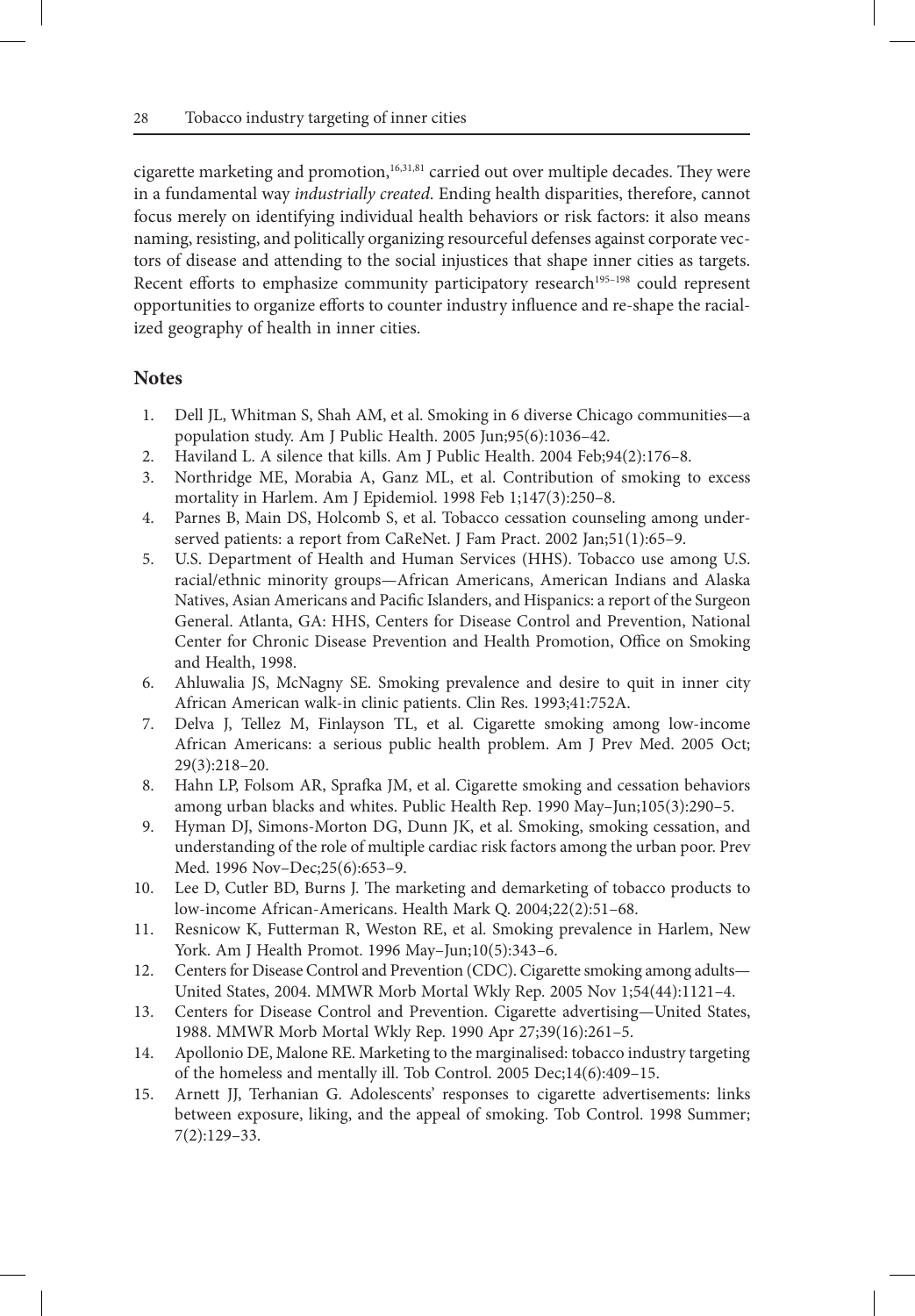- 16. Balbach ED, Gasior RJ, Barbeau EM. R.J. Reynolds' targeting of African Americans: 1988–2000. Am J Public Health. 2003 May;93(5):822–7.
- 17. Barbeau EM, Leavy-Sperounis A, Balbach ED. Smoking, social class, and gender: what can public health learn from the tobacco industry about disparities in smoking? Tob Control. 2004 Jun;13(2):115–20.
- 18. Barbeau EM, Wolin KY, Naumova EN, et al. Tobacco advertising in communities: associations with race and class. Prev Med. 2005 Jan;40(1):16–22.
- 19. Ling PM, Glantz SA. Why and how the tobacco industry sells cigarettes to young adults: evidence from industry documents. Am J Public Health. 2002 Jun;92(6):908–16.
- 20. Luke D, Esmundo E, Bloom Y. Smoke signs: patterns of tobacco billboard advertising in a metropolitan region. Tob Control. 2000 Mar;9(1):16–23.
- 21. Primack BA, Bost JE, Land SR, et al. Volume of tobacco advertising in African American markets: systematic review and meta-analysis. Public Health Rep. 2007 Oct;122(5):607–15.
- 22. Pucci LG, Joseph HM J., Siegel M. Outdoor tobacco advertising in six Boston neighborhoods. Evaluating youth exposure. Am J Prev Med. 1998 Aug;15(2):155–9.
- 23. Robinson RG, Barry M, Bloch M, et al. Report of the Tobacco Policy Research Group on marketing and promotions targeted at African Americans, Latinos, and women. Tob Control. 1992;1(Suppl 1):S24–30.
- 24. Smith EA, Malone RE. The outing of Philip Morris: advertising tobacco to gay men. Am J Public Health. 2003 Jun;93(6):988–93.
- 25. Yerger VB, Daniel MR, Malone RE. Taking it to the streets: responses of African American young adults to internal tobacco industry documents. Nicotine Tob Res. 2005 Feb;7(1):163–72.
- 26. Kiefe CI, Williams OD, Greenlund KJ, et al. Health care access and seven-year change in cigarette smoking. The CARDIA Study. Am J Prev Med. 1998 Aug;15(2):146–54.
- 27. King G, Polednak A, Bendel RB, et al. Disparities in smoking cessation between African Americans and Whites: 1990–2000. Am J Public Health. 2004 Nov;94(11):1965–71.
- 28. Lawrence D, Graber JE, Mills SL, et al. Smoking cessation interventions in U.S. racial/ethnic minority populations: an assessment of the literature. Prev Med. 2003 Feb;36(2):204–16.
- 29. Lew R, Tanjasiri SP. Slowing the epidemic of tobacco use among Asian Americans and Pacific Islanders. Am J Public Health. 2003 May;93(5):764–8.
- 30. Fagan P, King G, Lawrence D, et al. Eliminating tobacco-related health disparities: directions for future research. Am J Public Health. 2004 Feb;94(2):211–7.
- 31. Hackbarth DP, Schnopp-Wyatt D, Katz D, et al. Collaborative research and action to control the geographic placement of outdoor advertising of alcohol and tobacco products in Chicago. Public Health Rep. 2001 Nov–Dec;116(6):558–67.
- 32. Day GL, Blot WJ, Austin DF, et al. Racial differences in risk of oral and pharyngeal cancer: alcohol, tobacco, and other determinants. J Natl Cancer Inst. 1993 Mar 17; 85(6):465–73.
- 33. Edwards BK, Brown ML, Wingo PA, et al. Annual report to the nation on the status of cancer, 1975–2002, featuring population-based trends in cancer treatment. J Natl Cancer Inst. 2005 Oct 5;97(19):1407–27.
- 34. Harris RE, Zang EA, Anderson JI, et al. Race and sex differences in lung cancer risk associated with cigarette smoking. Int J Epidemiol. 1993 Aug;22(4):592–9.
- 35. Hartge P, Silverman DT, Schairer C, et al. Smoking and bladder cancer risk in blacks and whites in the United States. Cancer Causes Control. 1993 Jul;4(4):391–4.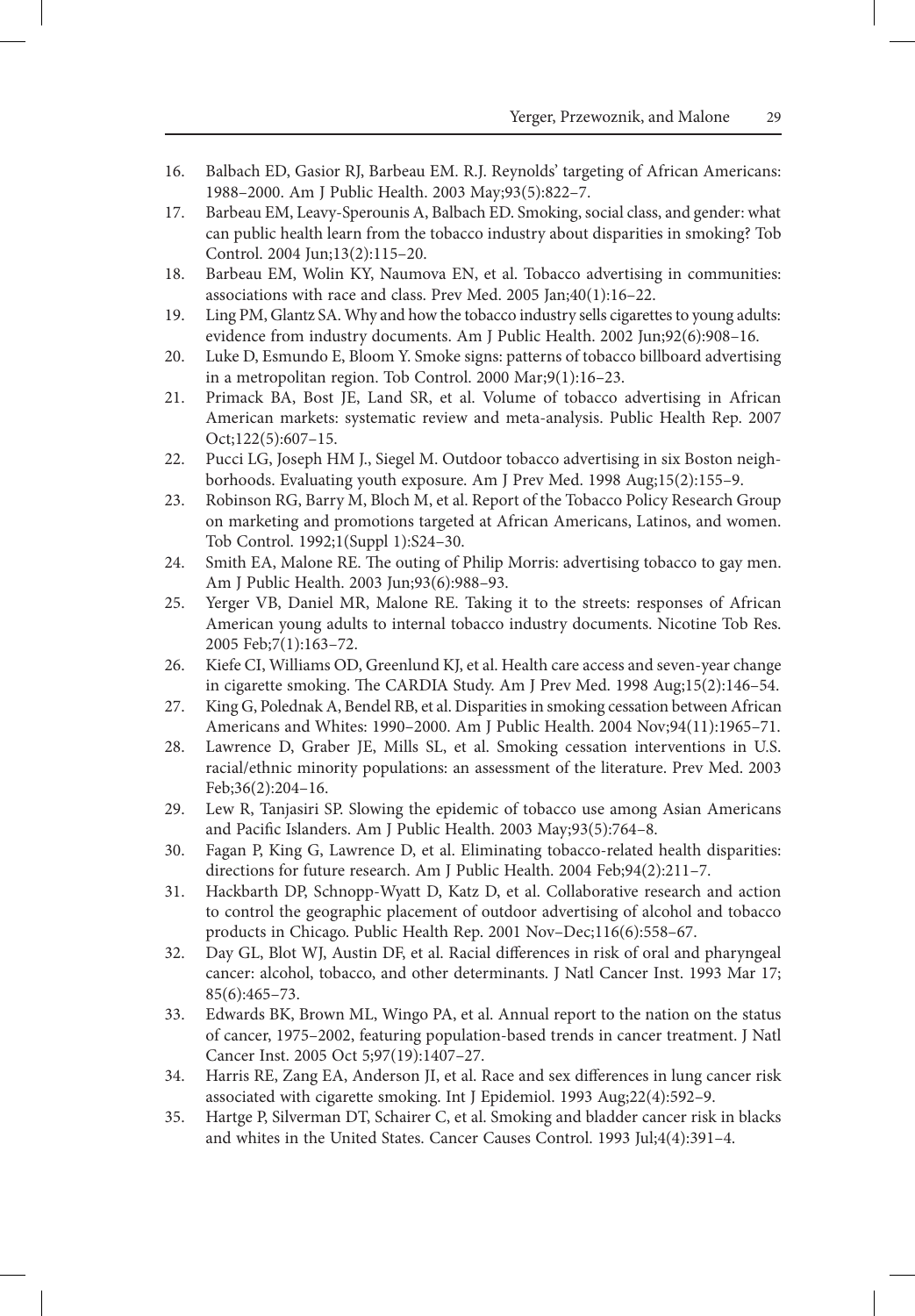- 36. Hussain F, Aziz H, Macchia R, et al. High grade adenocarcinoma of prostate in smokers of ethnic minority groups and Caribbean Island immigrants. Int J Radiat Oncol Biol Phys. 1992;24(3):451–61.
- 37. Ries L HD, Harkins D, Krapcho M, et al., eds. SEER cancer statistics review, 1975– 2003. Bethesda, MD: National Cancer Institute, 2006. Available at http://seer.cancer .gov/csr/1975\_2003. Based on November 2005 SEER data submission, posted to the SEER web site, 2006.
- 38. American Heart Association (AHA). Heart disease and stroke statistics—2006 update. Dallas, TX: AHA, 2006.
- 39. Landrine H, Klonoff EA. Racial discrimination and cigarette smoking among Blacks: findings from two studies. Ethn Dis. 2000 Spring–Summer;10(2):195–202.
- 40. Link BG, Phelan JC. Fundamental sources of health inequalities. In: Mechanic D, Rogut LB, Colby JC, et al., eds. Policy challenges in modern health care. New Brunswick, NJ: Rutgers University Press, 2005; 71–84.
- 41. LaVeist TA. Race, ethnicity, and health: a public health reader. 1st ed. San Francisco: Jossey-Bass, 2002; xxxviii, 701.
- 42. Massey DS, Denton NA. The creation of the underclass communities. In: Massey DS, Denton NA, eds. American apartheid: segregation and the making of the underclass. Cambridge, MA: Harvard University Press, 1993; 115–47.
- 43. Polednak AP. Segregation, poverty, and mortality in urban African Americans. New York: Oxford University Press, 1997; viii, 184.
- 44. Williams DR, Collins C. Racial residential segregation: a fundamental cause of racial disparities in health. Public Health Rep. 2001 Sep–Oct;116(5):404–16.
- 45. Morello-Frosch R, Pastor M, Sadd J. Environmental justice and Southern California's 'riskscape': the distribution of air toxics exposures and health risks among diverse communities. Urban Aff Rev Thousand Oaks Calif. 2001;36(4):551–78.
- 46. Morello-Frosch R, Shenassa ED. The environmental "riskscape" and social inequality: implications for explaining maternal and child health disparities. Environ Health Perspect. 2006 Aug;114(8):1150–3.
- 47. Foucault M. The birth of the clinic: an archaeology of medical perception. New York: Vintage Books, 1994; xix, 215.
- 48. Foucault M. Discipline and punish: the birth of the prison. 2nd Vintage Books ed. New York: Vintage Books, 1995; 333.
- 49. Lefebvre H. The production of space. Oxford, UK: Blackwell Publishers, 1991; 454.
- 50. Massey D. A global sense of place. In: Massey D, editor. Space, place, and gender. Minneapolis, MN: University of Minnesota Press, 1994; 146–56.
- 51. Massey D. The conceptualization of place. In: Massey DB, Jess P, eds. A place in the world? Places, cultures, and globalization. Oxford, UK: Oxford University Press, 1995; 46–85.
- 52. Sundstrom RR. Race and place: social space in the production of human kinds. Philosophy and Geography. 2003 Feb;6(1):83–95.
- 53. Wiist WH. Public health and the anticorporate movement: rationale and recommendations. Am J Public Health. 2006 Aug;96(8):1370–5.
- 54. Freudenberg N. Public health advocacy to change corporate practices: implications for health education practice and research. Health Educ Behav. 2005 Jun;32(3):298–319; discussion 355–62.
- 55. Glantz SA, Slade J, Bero LA, et al. The cigarette papers. Berkeley, CA: University of California Press, 1996.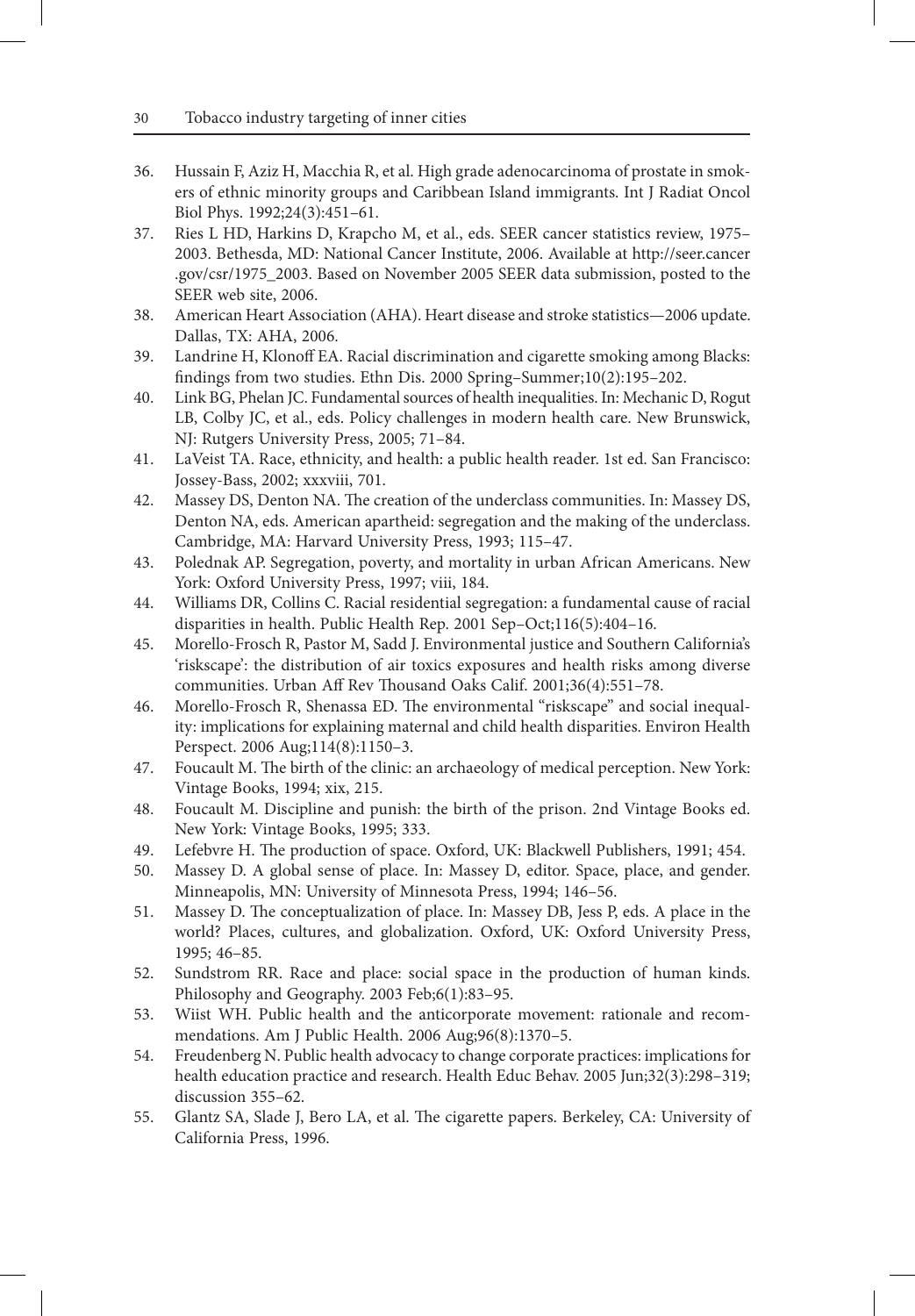- 56. Hong MK, Bero LA. How the tobacco industry responded to an influential study of the health effects of secondhand smoke. BMJ. 2002 Dec 14;325(7377):1413–6.
- 57. McDaniel PA, Smith EA, Malone RE. Philip Morris's Project Sunrise: weakening tobacco control by working with it. Tob Control. 2006 Jun;15(3):215–23.
- 58. Smith EA, Malone RE. "Creative Solutions": selling cigarettes in a smoke-free world. Tob Control. 2004 Mar;13(1):57–63.
- 59. Yerger VB, Malone RE. African American leadership groups: smoking with the enemy. Tob Control. 2002 Dec;11(4):336–45.
- 60. Centers for Disease Control and Prevention (CDC). Smoking cessation during previous year among adults—United States, 1990 and 1991. MMWR Morb Mortal Wkly Rep. 1993 Jul 9;42(26):504–7.
- 61. King G. Attitudes and practices of African-American physicians toward smoking interventions: an earlier study. J Assoc Acad Minor Phys. 1997;8(2):22–8.
- 62. King G. The "race" concept in smoking: a review of the research on African Americans. Soc Sci Med. 1997 Oct;45(7):1075–87.
- 63. Massachusetts Tobacco Control Program, Keithly L, Cullen D, et al. Changes in nicotine yields 1998–2004. Boston, MA: Massachusetts Department of Public Health, 2006.
- 64. Nelson DE, Giovino GA, Shopland DR, et al. Trends in cigarette smoking among US adolescents, 1974 through 1991. Am J Public Health. 1995 Jan;85(1):34–40.
- 65. Ahijevych KL, Tyndale RF, Dhatt RK, et al. Factors influencing cotinine half-life during smoking abstinence in African American and Caucasian women. Nicotine Tob Res. 2002 Nov;4(4):423–31.
- 66. Clark PI, Gautam S, Gerson LW. Effect of menthol cigarettes on biochemical markers of smoke exposure among Black and White smokers. Chest. 1996 Nov;110(5):1194–8.
- 67. Garten S, Falkner RV. Role of mentholated cigarettes in increased nicotine dependence and greater risk of tobacco-attributable disease. Prev Med. 2004 Jun;38(6):793–8.
- 68. Pletcher MJ, Hulley BJ, Houston T, et al. Menthol cigarettes, smoking cessation, atherosclerosis, and pulmonary function: the Coronary Artery Risk Development in Young Adults (CARDIA) Study. Arch Intern Med. 2006 Sep 25;166(17):1915–22.
- 69. Sidney S, Tekawa IS, Friedman GD, et al. Mentholated cigarette use and lung cancer. Arch Intern Med. 1995 Apr 10;155(7):727–32.
- 70. Ahijevych K, Gillespie J, Demirci M, et al. Menthol and nonmenthol cigarettes and smoke exposure in black and white women. Pharmacol Biochem Behav. 1996 Feb; 53(2):355–60.
- 71. Benowitz NL, Herrera B, Jacob P 3rd. Mentholated cigarette smoking inhibits nicotine metabolism. J Pharmacol Exp Ther. 2004 Sep;310(3):1208–15.
- 72. Brooks DR, Palmer JR, Strom BL, et al. Menthol cigarettes and risk of lung cancer. Am J Epidemiol. 2003 Oct 1;158(7):609–16; discussion 617–20.
- 73. Caraballo RS, Giovino GA, Pechacek TF, et al. Racial and ethnic differences in serum cotinine levels of cigarette smokers: Third National Health and Nutrition Examination Survey, 1988–1991. JAMA. 1998 Jul 8;280(2):135–9.
- 74. Jarvik ME, Tashkin DP, Caskey NH, et al. Mentholated cigarettes decrease puff volume of smoke and increase carbon monoxide absorption. Physiol Behav. 1994 Sep; 56(3):563–70.
- 75. McCarthy WJ, Caskey NH, Jarvik ME, et al. Menthol vs. nonmenthol cigarettes: effects on smoking behavior. Am J Public Health. 1995 Jan;85(1):67–72.
- 76. Pérez-Stable EJ, Herrera B, Jacob P 3rd, et al. Nicotine metabolism and intake in black and white smokers. JAMA. 1998 Jul 8;280(2):152–6.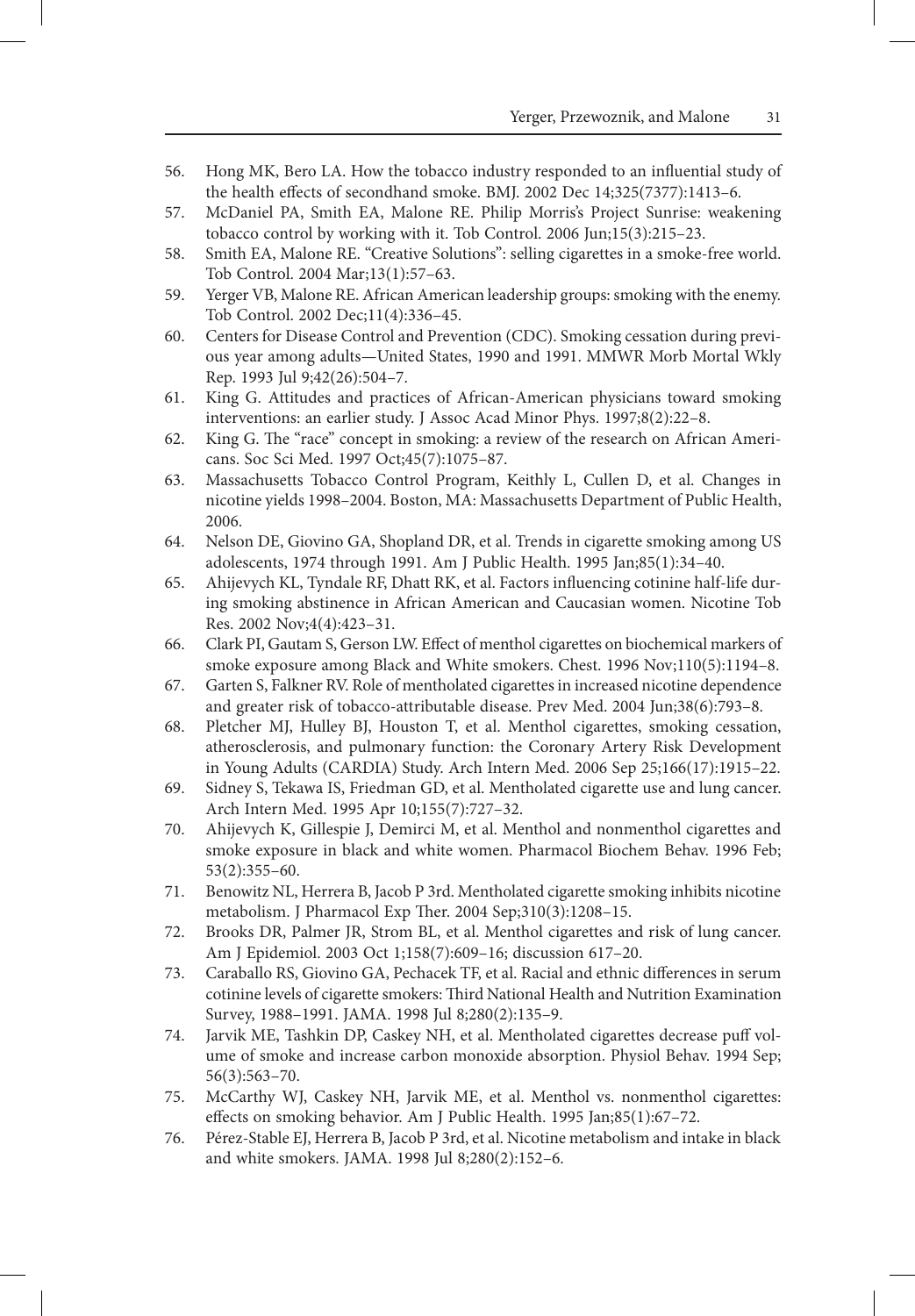- 77. Richardson TL. African-American smokers and cancers of the lung and of the upper respiratory and digestive tracts. Is menthol part of the puzzle? West J Med. 1997 Mar; 166(3):189–94.
- 78. Gardiner PS. The African Americanization of menthol cigarette use in the United States. Nicotine Tob Res. 2004 Feb;6 Suppl 1:S55–65.
- 79. Office on Smoking and Health. Smoking, tobacco & health, a fact book. Rockville, MD: HHS, Public Health Service (PHS), CDC, Centers for Health Promotion and Education, Office on Smoking and Health, 1986.
- 80. Novotny TE, Warner KE, Kendrick JS, et al. Smoking by blacks and whites: socioeconomic and demographic differences. Am J Public Health. 1988 Sep;78(9):1187–9.
- 81. Hackbarth DP, Silvestri B, Cosper W. Tobacco and alcohol billboards in 50 Chicago neighborhoods: market segmentation to sell dangerous products to the poor. J Public Health Policy. 1995;16(2):213–30.
- 82. Malone R, Balbach E. Tobacco industry documents: treasure trove or quagmire? Tob Control. 2000 Sep;9(3):334–8.
- 83. The State of Minnesota v. Philip Morris Incorporated. Civil Case No. C1-94-8565. MN District Court, 1998. Available at http://www.library.ucsf.edu/tobacco/litigation/ mn/mnsettlement.html.
- 84. National Association of Attorneys General (NAAG). Master settlement agreement. Washington, DC: NAAG, 1998. Available at http://www.naag.org/upload/1032468605\_ cigmsa.pdf.
- 85. Balbach E, Gasior R, Barbeau E. Tobacco industry documents: comparing the Minnesota Depository and internet access. Tob Control. 2002 Mar;11(3):68–72.
- 86. MacKenzie R, Collin J, Lee K. The tobacco industry documents: an introductory handbook and resource guide for researchers. Center on Global Change and Health, London School of Hyeine & Tropical Medicine, 2003. Available at http://www.Ishtm .ac.uk/cgch/tobacco/Handbook%2030.06.pdf.
- 87. Reid JR. A history of mentholated cigarettes: this spud's for you. Recent Advances in Tobacco Sciences. 1993;19:71–84.
- 88. Murdock TK. Lennen & Newell. Newport call report #338. (Memo.) New York: Lennen & Newell, Inc., 1962 Nov 9. Available at http://legacy.library.ucsf.edu/tid/vzp40e00.
- 89. Yellen M. Lorillard. Lorillard sales position. (Memo.) Greensboro, NC: Lorillard, 1964 Sep 15. Available at http://legacy.library.ucsf.edu/tid/vqa63a00.
- 90. Lorillard. The menthol cigarette market—a summary—Job number 9016. Greensboro, NC: Lorillard, 1972 Feb. Available at http://legacy.library.ucsf.edu/tid/ipc31e00.
- 91. Philip Morris. Benson & Hedges Deluxe Ultra Lights slide presentation. Richmond, VA: Philip Morris USA, 1982 Mar15. Available at http://legacy.library.ucsf.edu/tid/ wve58d00.
- 92. Brown & Williamson. The growth of menthols 330000-770000. Macon, GA: Brown & Williamson Tobacco Corporation, 1978. http://legacy.library.ucsf.edu/tid/ank50f00.
- 93. Cooper R, Simmons BE. Cigarette smoking and ill health among black Americans. N Y State J Med. 1985 Jul;85(7):344–9.
- 94. Cummings KM, Giovino G, Mendicino AJ. Cigarette advertising and black-white differences in brand preference. Public Health Rep. 1987 Nov–Dec;102(6):698–701.
- 95. Henningfield JE, Benowitz NL, Ahijevych K, et al. Does menthol enhance the addictiveness of cigarettes? An agenda for research. Nicotine Tob Res. 2003 Feb;5(1):9–11.
- 96. Liebow MS. Lorillard. Newport field visit: Los Angeles. Greensboro, NC: Lorillard, 1987 Sep 18. Available at http://legacy.library.ucsf.edu/tid/zic98c00.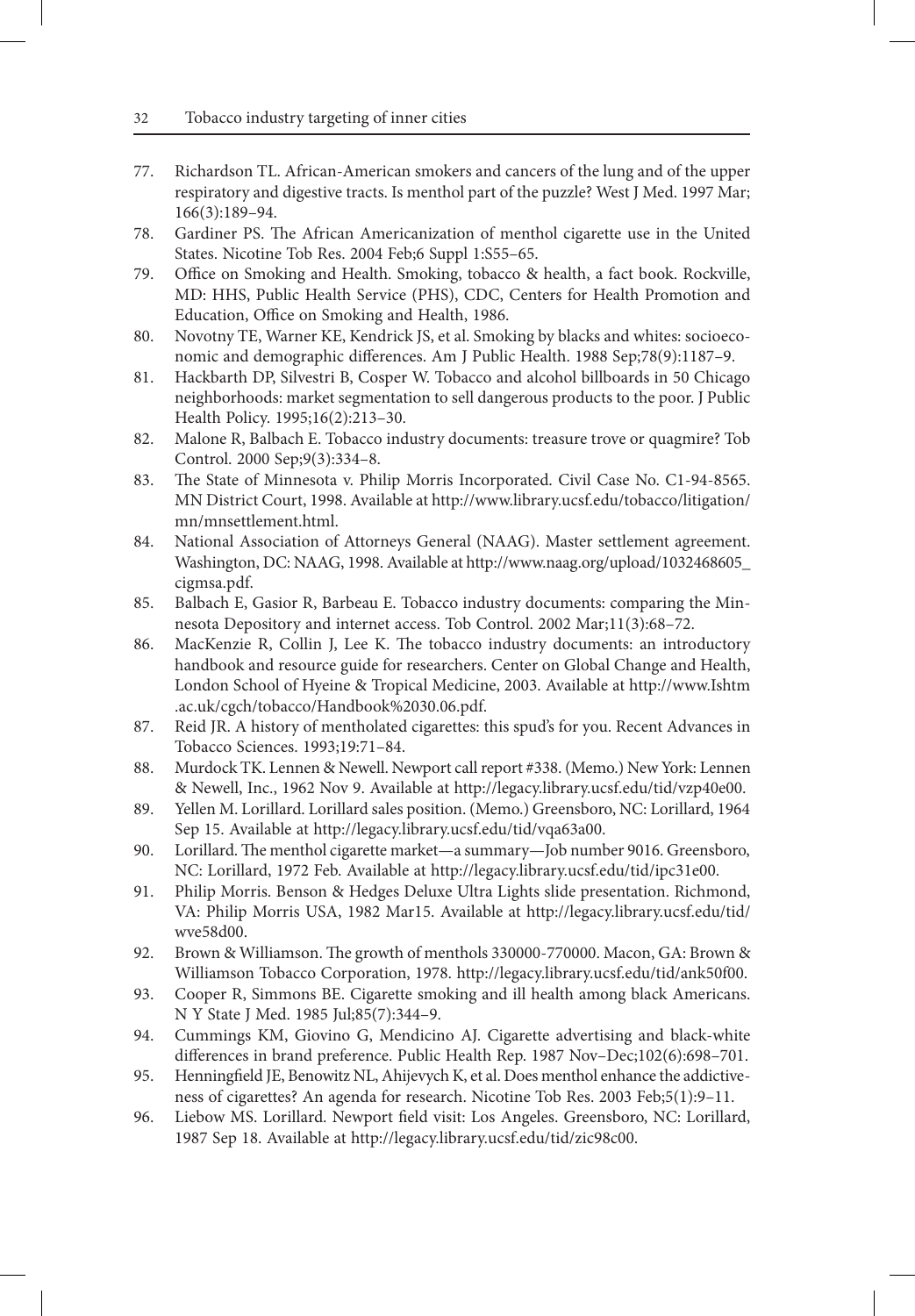- 97. Lorillard. Brand positioning: Shannon & Bounty. Greensboro, NC: Lorillard, 1972 Oct. Available at http://legacy.library.ucsf.edu/tid/man40e00.
- 98. Hudson RC. Brown & Williamson. Inner city POP Program. Macon, GA: Brown & Williamson Tobacco Corporation, 1979 Oct 15. http://legacy.library.ucsf.edu/tid/ icb91d00.
- 99. Market Facts Inc. Black smoker characteristics study (sex/age) (1971–34). Macon, GA: Brown & Williamson Tobacco Corporation, 1971 May. Available at http://legacy .library.ucsf.edu/tid/fdx79e00.
- 100. Lorillard. The world of Newport. Greensboro, NC: Lorillard, 1972. Available at http:// legacy.library.ucsf.edu/tid/szc41e00.
- 101. Udow A. Philip Morris. Marketing Research Department report: the Black market, U.S.A. and Metro New York. Richmond, VA: Philip Morris USA, 1976 Mar29. Available at http://legacy.library.ucsf.edu/tid/dbz55e00.
- 102. Lorillard. Staffing for Newport Pleasure Van sampling program. Greensboro, NC: Lorillard,1979. Available at http://legacy.library.ucsf.edu/tid/nnr31e00.
- 103. Cohen A, Cutler W. Philip Morris USA. Benson & Hedges 1982 minority marketing plan. Richmond, VA: Philip Morris USA, 1981 Oct 29. Available at http://legacy .library.ucsf.edu/tid/yrq81f00.
- 104. Action Marketing Ltd. Kool Black market alternatives. Macon, GA: Brown & Williamson Tobacco Corporation, 1978 Nov 22. Available at http://legacy.library.ucsf .edu/tid/kje83f00.
- 105. Burrell Advertising. Burrell Advertising. Insights into the African-American consumer market. Direct marketing to multicultural market. Richmond, VA: Philip Morris USA, 1998 Apr 8. Available at http://legacy.library.ucsf.edu/tid/rlp28d00.
- 106. Fraser T. Fraser Smith. Fraser Smith presentation of 870226 Philip Morris Black consumer market development. Richmond, VA: Philip Morris USA, 1987 Feb 27. Available at http://legacy.library.ucsf.edu/tid/mfr75e00.
- 107. Fraser Smith. Philip Morris USA Benson & Hedges situation analysis Black consumer market promotion department. Richmond, VA: Philip Morris USA, 1987 Jul 8. Available at http://legacy.library.ucsf.edu/tid/czv83e00.
- 108. Special Market Services. Philip Morris. Recommended product sampling & image building program for Benson & Hedges cigarettes among Black and Hispanic consumers. Richmond, VA: Philip Morris USA, 1982 Apr 22. Available at http://legacy .library.ucsf.edu/tid/hbp54e00.
- 109. Wall K. FCB/Leber Katz Partners. Expanded consulting. Winston-Salem, NC: R.J. Reynolds Tobacco Company, 1989 Aug 16. Available at http://legacy.library.ucsf.edu/ tid/icv61d00.
- 110. Wall K. Black young adult smoker profile. Winston-Salem, NC: R.J. Reynolds Tobacco Company, 1988 Nov 28. Available at http://legacy.library.ucsf.edu/tid/tsn54d00.
- 111. Hendricks JX. Brown & Williamson. Kool Jazz Festival/Hampton. Macon, GA: Brown & Williamson Tobacco Corporation, 1984 May 14. Available at http://legacy.library .ucsf.edu/tid/isv81d00.
- 112. Stokes N, SMSI. Brown & Williamson. 850600 Status report. Macon, GA: Brown & Williamson Tobacco Corporation, 1985 Jul 3. Available at http://legacy.library.ucsf .edu/tid/gks73f00.
- 113. Whitehair T. Brown & Williamson. 1986 Kool Van Program. Macon, GA: Brown & Williamson Tobacco Corporation, 1986 Jun 6. Available at http://legacy.library.ucsf .edu/tid/jmj63f00.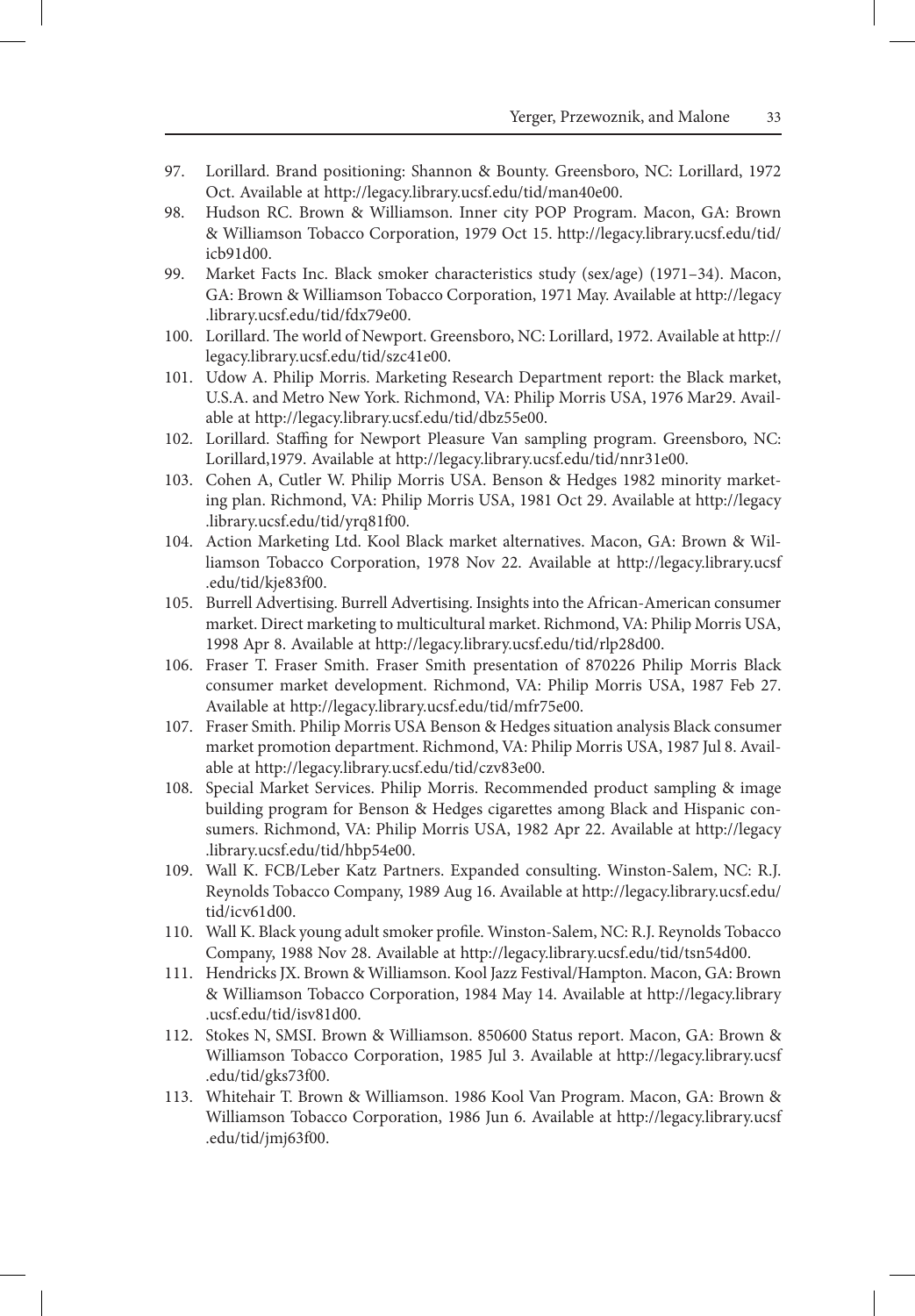- 114. Whitehair T. Brown & Williamson. 1986 Kool Van Program. Macon, GA: Brown & Williamson Tobacco Corporation, 1986 Jul 31. Available at http://legacy.library.ucsf .edu/tid/xlj63f00.
- 115. Smith W. Philip Morris. Benson & Hedges Kings—Urban sampling program. Richmond, VA: Philip Morris USA, 1993 Mar 29. Available at http://legacy.library.ucsf .edu/tid/kyk97d00.
- 116. Philip Morris. Benson & Hedges part-time Inner City Sampling Program. Richmond, VA: Philip Morris USA, 1985 Jun 3. Available at http://legacy.library.ucsf .edu/tid/jkq24e00.
- 117. Reich S. Philip Morris. Benson & Hedges Inner City Program. Richmond, VA: Philip Morris USA, 1987 Feb 4. Available at http://legacy.library.ucsf.edu/tid/rws93e00.
- 118. Smith W. Philip Morris USA. Benson & Hedges Buy 1, Get 1 Free—Urban accounts elements memo. Richmond, VA: Philip Morris USA, 1990 Oct 3. Available at http:// legacy.library.ucsf.edu/tid/hrw57c00.
- 119. Lorillard. Newport Van takes to the streets. Greensboro, NC: Lorillard, 1981 Jun 20. Available at http://legacy.library.ucsf.edu/tid/xtm09c00.
- 120. Rinns JA. Lorillard, Smoke Signals. Newport van sampling. Greensboro, NC: Lorillard, 1981 Jan 6. Available at http://legacy.library.ucsf.edu/tid/wzc31e00.
- 121. Schmitz EM. Lorillard. Newport sampling analysis—van, Florida and summer. Greensboro, NC: Lorillard, 1982 Dec 6. Available at http://legacy.library.ucsf.edu/ tid/xvh74c00.
- 122. Liebow MS. Lorillard. Newport Van Program analysis. Greensboro, NC: Lorillard, 1986 Mar 26. Available at http://legacy.library.ucsf.edu/tid/gky88c00.
- 123. Liebow MS. Lorillard. Newport van program analysis. Greensboro, NC: Lorillard, 1987 Aug 25. Available at http://legacy.library.ucsf.edu/tid/gls54c00.
- 124. Leong WS. Lorillard. Additional sampling opportunities for the Newport van. Greensboro, NC: Lorillard 28 Aug 1987. Available at http://legacy.library.ucsf.edu/ tid/dek44c00.
- 125. Liebow MS. Lorillard. Newport Van Program. Greensboro, NC: Lorillard, 1988 Jan 11. Available at http://legacy.library.ucsf.edu/tid/wgb98c00.
- 126. Magid B. Lorillard. Newport Van Program. Greensboro, NC: Lorillard, 1987 Aug 28. Available at http://legacy.library.ucsf.edu/tid/pti44a00.
- 127. RJ Reynolds. Black YAS Initiative. Winston-Salem, NC: R.J. Reynolds Tobacco Company, 1988 Dec 9. Available at http://legacy.library.ucsf.edu/tid/gzh44d00.
- 128. RJ Reynolds. Black Initiative executional requirements. Winston-Salem, NC: R.J. Reynolds Tobacco Company, 1991 Jan26. Available at http://legacy.library.ucsf.edu/ tid/xgs28c00.
- 129. Benson S. Lorillard. Final report: Newport POW promotion evaluation in tiers I and II. Greensboro, NC: Lorillard,1994 Jul 26. Available at http://legacy.library.ucsf .edu/tid/mdz20e00.
- 130. Lomicka C. Brown & Williamson. Kool Van Sampling Program ("Kool Music on Tour"). Macon, GA: Brown & Williamson Tobacco Corporation, 1984. Available at http://legacy.library.ucsf.edu/tid/mwt13f00.
- 131. Brown & Williamson. Kool Music On Tour. Macon, GA: Brown & Williamson Tobacco Corporation, 1983 Jun 1. Available at http://legacy.library.ucsf.edu/tid/isr63f00.
- 132. Brown & Williamson. Kool Targeted Sampling Van Program. Macon, GA: Brown & Williamson Tobacco Corporation, No Date. Available at http://legacy.library.ucsf .edu/tid/anc60f00.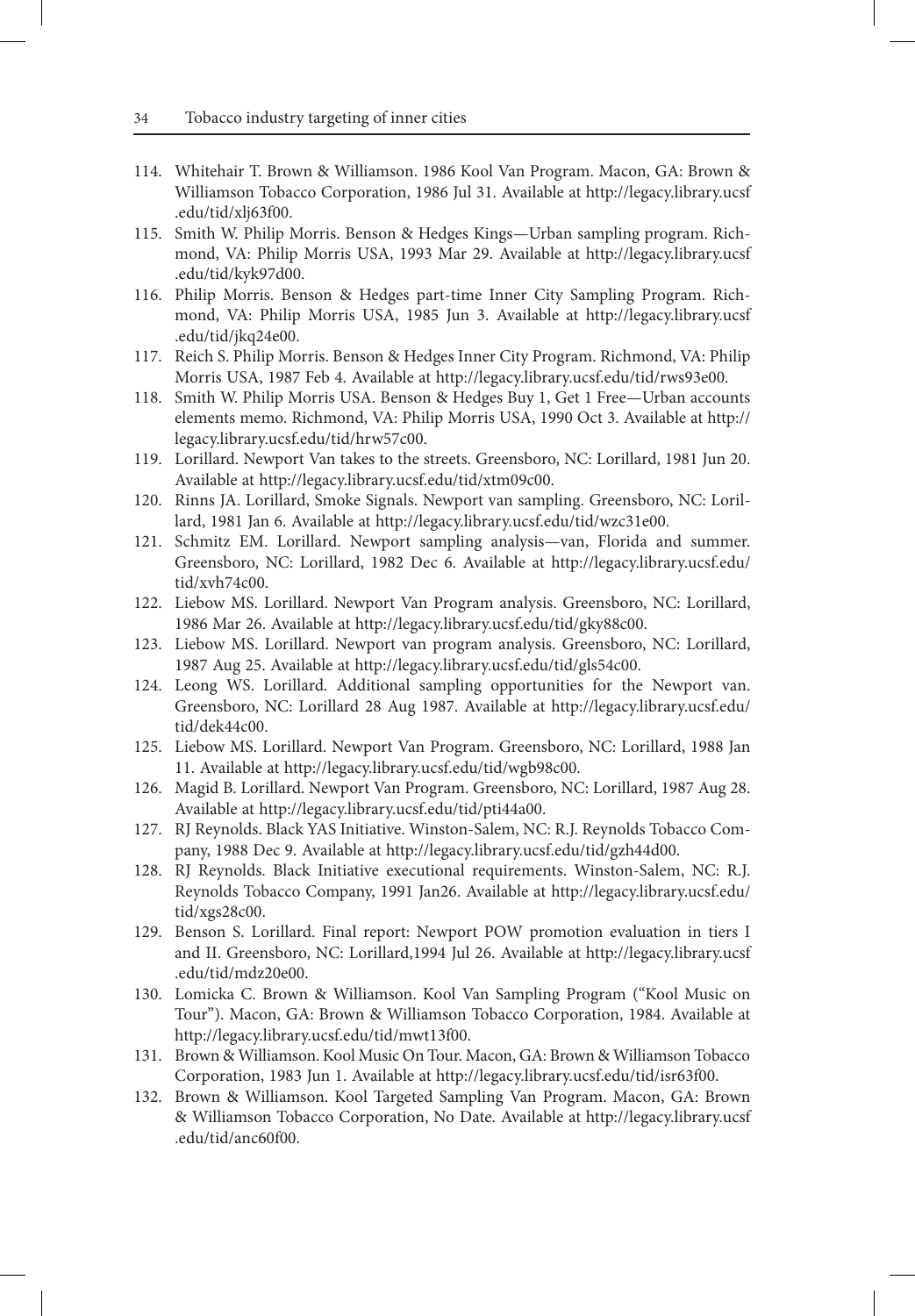- 133. Brown & Williamson. Kool Van—Anaheim. Macon, GA: Brown & Williamson Tobacco Corporation, 1985 May 16. Available at http://legacy.library.ucsf.edu/tid/lks73f00.
- 134. U.S. Department of Health and Human Services. Preventing tobacco use among young people: a report of the Surgeon General. Atlanta, GA: HHS, PHS, CDC, National Center for Chronic Disease Prevention and Health Promotion, Office on Smoking and Health, 1994.
- 135. Brown & Williamson. 1991 Kool Van Program. Macon, GA: Brown & Williamson Tobacco Corporation, 1991. Available at http://legacy.library.ucsf.edu/tid/puf02d00.
- 136. RJ Reynolds. Sales merchandiser. Winston-Salem, NC: R.J. Reynolds Tobacco Company, 1989 Jun. Available at http://legacy.library.ucsf.edu/tid/hbn14d00.
- 137. Chapa JJ. RJ Reynolds. Camel video van summary—October. Winston-Salem, NC: R.J. Reynolds Tobacco Company, 1990 Nov 8. Available at http://legacy.library.ucsf .edu/tid/rul24d00.
- 138. RJ Reynolds. An overview of the Black Imitative Program in the Chicago market. Winston-Salem, NC: R.J. Reynolds Tobacco Company,1990. Available at http://legacy .library.ucsf.edu/tid/mrj54d00.
- 139. Stockdale BK. RJ Reynolds. Special markets video van community use. Winston-Salem, NC: R.J. Reynolds Tobacco Company, 1990 Apr 23. Available at http://legacy .library.ucsf.edu/tid/xyo28c00.
- 140. Benson SR. Lorillard. Newport Van Program. Greensboro, NC: Lorillard, 1993 Oct 5. Available at http://legacy.library.ucsf.edu/tid/azb33c00.
- 141. Lorillard. Evaluation of Newport's "POW" Program. Greensboro, NC: Lorillard,1992. Available at http://legacy.library.ucsf.edu/tid/axp98c00.
- 142. Benson S. Lorillard. POW Program. Greensboro, NC: Lorillard, 1994 Jun 9. Available at http://legacy.library.ucsf.edu/tid/osm58c00.
- 143. Benson S. Lorillard. POW sales research status. Greensboro, NC: Lorillard, 1994 Mar 31. Available at http://legacy.library.ucsf.edu/tid/uqp98c00.
- 144. Benson S. Lorillard. Addendum to Newport POW promotion evaluation analysis. Greensboro, NC: Lorillard, 1994 Jul 29. Available at http://legacy.library.ucsf.edu/ tid/ldz20e00.
- 145. Didonato R. Lorillard. Special Promotions—POW: 'Pleasure on Wheels'. Greensboro, NC: Lorillard, 1993 Nov. Available at http://legacy.library.ucsf.edu/tid/gdz20e00.
- 146. Sadovnick A. Lorillard. POW Task Force meeting. Greensboro, NC: Lorillard, 1994 Oct 25. Available at http://legacy.library.ucsf.edu/tid/pkc33c00.
- 147. Didonato RJ. Lorillard. Special promotions—POW. Greensboro, NC: Lorillard, 1994 Nov 15. Available at http://legacy.library.ucsf.edu/tid/vwq23c00.
- 148. Giacoio AJ. Lorillard. Special promotions—Newport field programs. Greensboro, NC: Lorillard, 1992 Mar 20. Available at http://legacy.library.ucsf.edu/tid/bad54a00.
- 149. Benson SR. Lorillard. Measuring Newport's van sampling effort. Greensboro, NC: Lorillard, 1992 Mar 26. Available at http://legacy.library.ucsf.edu/tid/pxm58c00.
- 150. Smith RE. Lorillard. Menthol marketing direction. Greensboro, NC: Lorillard, 1973 Feb 5. Available at http://legacy.library.ucsf.edu/tid/etl81e00.
- 151. Brown & Williamson. Brown & Williamson Tobacco Corporation marketing plans. Macon, GA: Brown & Williamson Tobacco Corporation, 1973. Available at http:// legacy.library.ucsf.edu/tid/afk40f00.
- 152. Richardson RW. Lorillard. Special promotions—Inner City Sales Program. Greensboro, NC: Lorillard,1989 Jan 20. Available at http://legacy.library.ucsf.edu/tid/eiv44a00.
- 153. Liebow MS. Lorillard. Newport Inner City Sales Program. Greensboro, NC: Lorillard, 1988 Jan 12. Available at http://legacy.library.ucsf.edu/tid/nqq13c00.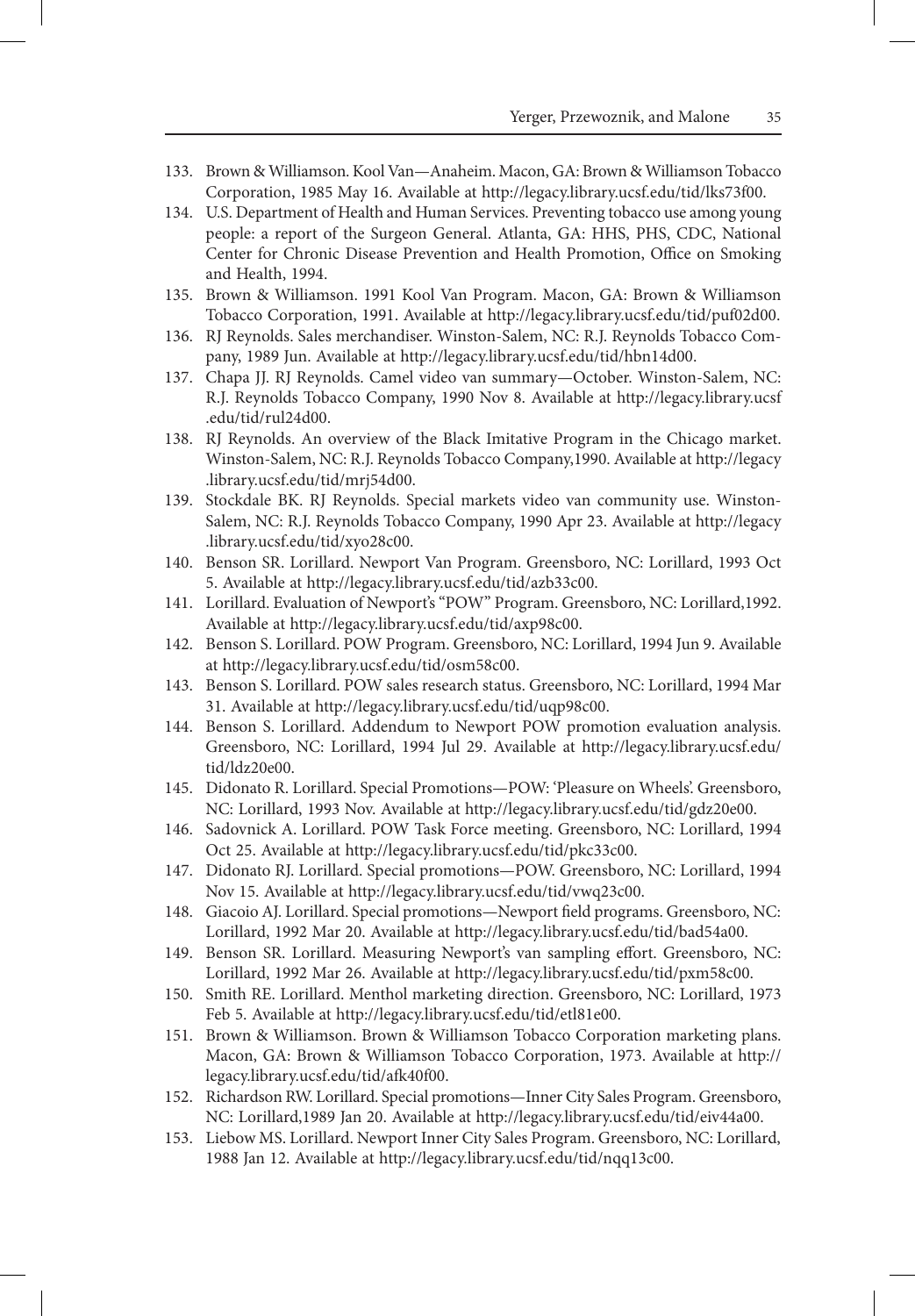- 154. Lorillard. Newport Inner City Sales Program implementation meeting. Greensboro, NC: Lorillard, 1987 Oct 12.Available at http://legacy.library.ucsf.edu/tid/fyk50e00.
- 155. Davis R. Lorillard. Black marketing research—Findings and recommended actions to date. Greensboro, NC: Lorillard, 1978 Jun 9. Available at http://legacy.library.ucsf .edu/tid/anz30e00.
- 156. Giacoio A. Lorillard. Special Promotions—Newport inner city lighter promotion. Greensboro, NC: Lorillard, 1988 Nov 1. Available at http://legacy.library.ucsf.edu/ tid/xov44a00.
- 157. Lorillard. Inner City Sales Program. Greensboro, NC: Lorillard,1990 Aug. Available at http://legacy.library.ucsf.edu/tid/mvu44a00.
- 158. Lorillard. Lorillard retailer merchandising plan II guidelines package counter display offer—Security locations (Plexi-Glass Shielded Only) inner city areas only (ICSP). Greensboro, NC: Lorillard, 1992 Dec. Available at http://legacy.library.ucsf.edu/ tid/axv44a00.
- 159. Liebow MS. Lorillard. Newport field visit: San Francisco. Greensboro, NC: Lorillard,1987 Sep22. Available at http://legacy.library.ucsf.edu/tid/xic98c00.
- 160. Troupe JM. Philip Morris. Black marketing symposium. Richmond, VA: Philip Morris USA, 1984 Oct 17. Available at http://legacy.library.ucsf.edu/tid/gyu92e00.
- 161. Foster HH. Philip Morris. Black Marketing Task Force. Richmond, VA: Philip Morris USA, 1984 Oct 1. Available at http://legacy.library.ucsf.edu/tid/wqp06e00.
- 162. Philip Morris. Ethnic program development. Richmond, VA: Philip Morris USA, 1984 Jun. Available at http://legacy.library.ucsf.edu/tid/xzu03e00.
- 163. Leferman Associates Inc., Nassar SC, Marketing Research and Strategic Planning. RJ Reynolds. Salem Black Initiative Program: brand team ideation session. Winston-Salem, NC: R.J. Reynolds Tobacco Company, 1989 Aug 3. Available at http://legacy .library.ucsf.edu/tid/wug34d00.
- 164. Hawkins SC, Hunter CS, Whitlatch WP, et al. RJ Reynolds. Addendum proposal: inner city Black tracker. Winston-Salem, NC: R.J. Reynolds Tobacco Company, 1989 Aug 2. Available at http://legacy.library.ucsf.edu/tid/gql93a00.
- 165. Daley T. Philip Morris. Urban Project report. Richmond, VA: Philip Morris USA, 1991 Jun 14. Available at http://legacy.library.ucsf.edu/tid/lbb93e00.
- 166. Daley T. Philip Morris. Philip Morris Urban Program audit. Richmond, VA: Philip Morris USA, 1991 Sep 13. Available at http://legacy.library.ucsf.edu/tid/alf76e00.
- 167. Lagreca K. Brown & Williamson. Kool family Inner City Program. Macon, GA: Brown & Williamson Tobacco Corporation, 1981 May. Available at http://legacy.library.ucsf .edu/tid/jxc91d00.
- 168. RJ Reynolds. Winston/Salem Cadillac Sweepstakes promotion Chicago Black consumer market. Winston-Salem, NC: R.J. Reynolds Tobacco Company, 1973 Oct 8. Available at http://legacy.library.ucsf.edu/tid/tbk79d00.
- 169. RJ Reynolds. 1982 Salem Summer Street Scenes strategic direction. Winston-Salem, NC: R.J. Reynolds Tobacco Company, 1982. Available at http://legacy.library.ucsf.edu/ tid/glr13a00.
- 170. RJ Reynolds. Black Street Scenes: review and recommendations. Winston-Salem, NC: R.J. Reynolds Tobacco Company, 1983. Available at http://legacy.library.ucsf .edu/tid/onb19d00.
- 171. RJ Reynolds. Inner city Black targeted brand. (Blank file cover). Winston-Salem, NC: R.J. Reynolds Tobacco Company, 1989 (estimate). Available at http://legacy.library .ucsf.edu/tid/mbv61d00.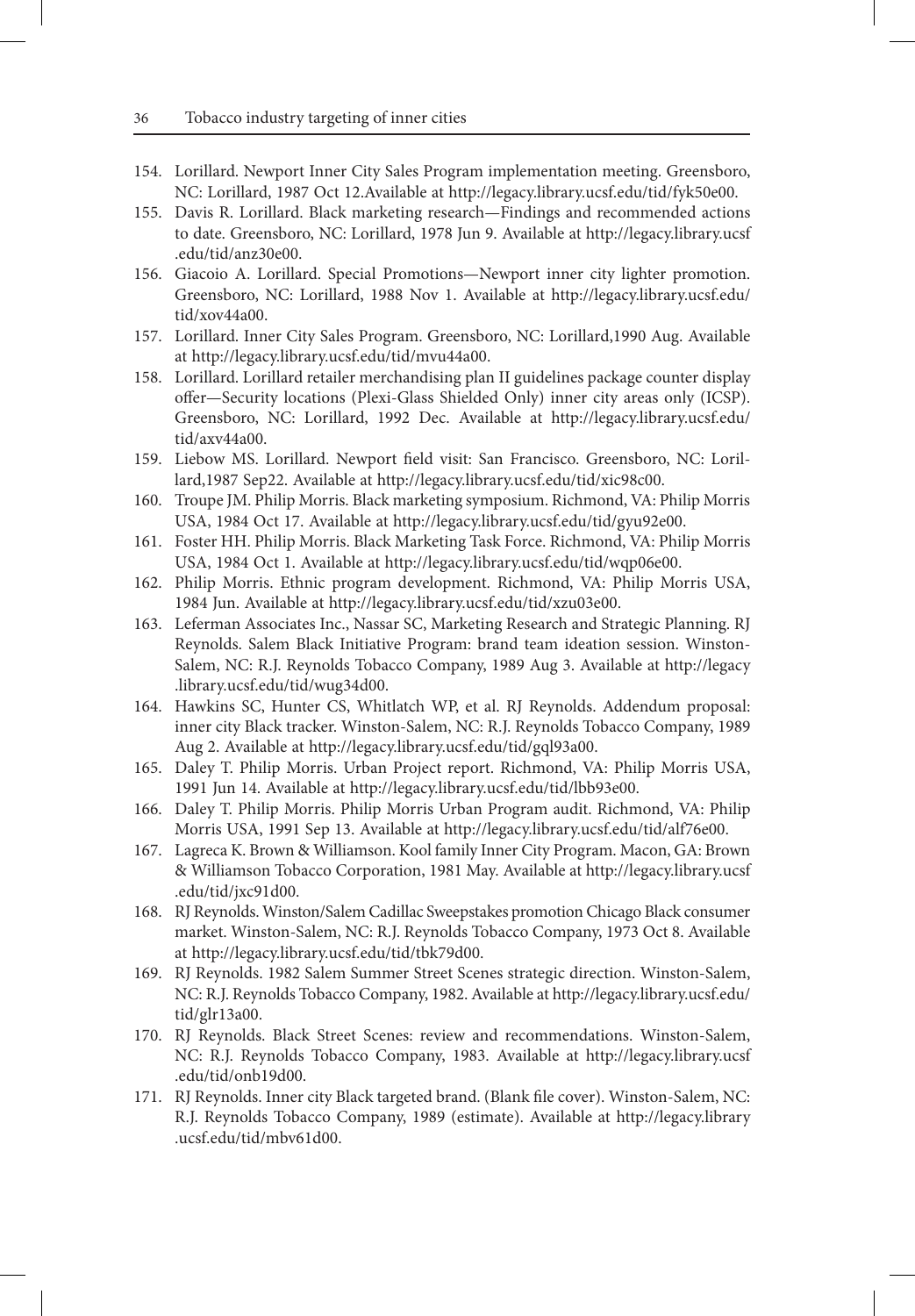- 172. C, RL. Brown & Williamson. Kool inner city meeting—recap. 1982 Jun 21. Available at http://legacy.library.ucsf.edu/tid/wgt50f00.
- 173. Santangelo J. Brown & Williamson. [Kool Jazz Festivals contributions]. Macon, GA: Brown & Williamson Tobacco Corporation, 1976 Sep 23. Available at http://legacy .library.ucsf.edu/tid/knd91d00.
- 174. Steele M. Brown & Williamson. Kool Summer Fest inner city program outline. Macon, GA: Brown & Williamson Tobacco Corporation, 1982 Aug 20. Available at http://legacy.library.ucsf.edu/tid/otm21c00.
- 175. Steele M. Brown & Williamson. Inner city music program. Macon, GA: Brown & Williamson Tobacco Corporation, 1982 Jul 1. Available at http://legacy.library.ucsf .edu/tid/zdb91d00.
- 176. Robinson J. Philip Morris. Benson & Hedges command performance involvement at the 1989 Indiana Black Expo—American Legion Mall/ Hoosier Dome. Richmond, VA: Philip Morris USA, 1987 Jun 19. Available at http://legacy.library.ucsf.edu/tid/ abd45d00.
- 177. Biedermann EM. Phillip Morris. Indiana Black Expo—status report. Richmond, VA: Philip Morris USA, 1988 Jul 21. Available at http://legacy.library.ucsf.edu/tid/ qdd65e00.
- 178. Philip Morris. 1996 Club Benson & Hedges Club/Bar Program. Richmond, VA: Philip Morris USA, 1995 Jan 30. Available at http://legacy.library.ucsf.edu/tid/sqf57d00.
- 179. Excel. Passport to 100 urban nightclubs. Richmond, VA: Philip Morris USA, 1998. Available at http://legacy.library.ucsf.edu/tid/ybj71c00.
- 180. Philip Morris. Club Benson and Hedges message point—event marketing. Richmond, VA: Philip Morris USA, 1999 Oct 26. Available at http://legacy.library.ucsf.edu/ tid/epf16c00.
- 181. Brown & Williamson. Black market overview. Macon, GA: Brown & Williamson Tobacco Corporation, 1979. Available at http://legacy.library.ucsf.edu/tid/byz43f00.
- 182. Kates S. Brown & Williamson. Kool Black market research. Macon, GA: Brown & Williamson Tobacco Corporation, 1976 Jun 11. Available at http://legacy.library.ucsf .edu/tid/qbz40f00.
- 183. Avila E. Popular culture in the age of white flight: fear and fantasy in suburban Los Angeles. Berkeley, CA: University of California Press, 2004; 308.
- 184. Jargowsky PA. Poverty and place: ghettos, barrios, and the American city. New York: Russell Sage Foundation, 1997; xiv, 288.
- 185. Schulz AJ, Williams DR, Israel BA, et al. Racial and spatial relations as fundamental determinants of health in Detroit. Milbank Q. 2002;80(4):677–707, iv.
- 186. Williams DR. Race and health: basic questions, emerging directions. Ann Epidemiol. 1997 Jul;7(5):322–33.
- 187. RJ Reynolds. Sterling repositioning agenda. Winston-Salem, NC: R.J. Reynolds Tobacco Company, 1988 Mar. Available at http://legacy.library.ucsf.edu/tid/oak54d00.
- 188. RJ Reynolds. Project Uptown test market plan: Briefing summary. Winston-Salem, NC: R.J. Reynolds Tobacco Company, 1989 Nov 16. Available at http://legacy.library .ucsf.edu/tid/lih24d00.
- 189. PR News Wire via Dow Jones. Brown & Williamson Tobacco Corporation announces start of KOOL MIXX market finals. Macon, GA: Brown & Williamson Tobacco Corporation, 2000 Dec (estimate). Available at http://legacy.library.ucsf.edu/tid/guc65c00.
- 190. Community of Saint Sabina. Billboard Statement (fax). Chicago, IL: Community of Saint Sabina to R.J. Reynolds, 1991 Aug 14. http://legacy.library.ucsf.edu/tid/fbs14d00.